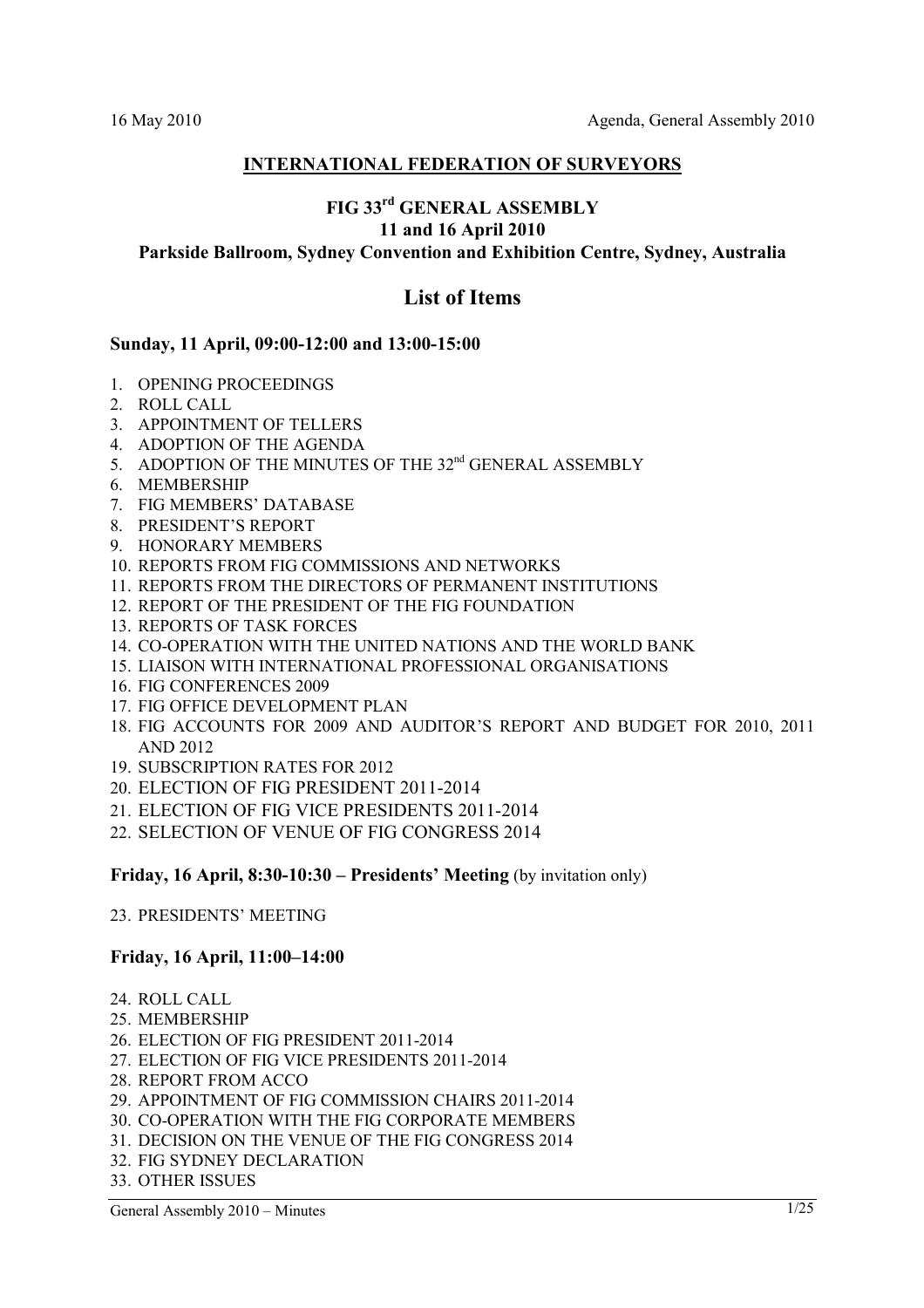- 34. REPORT ON THE FIG WORKING WEEK 2011 IN MARRAKECH, MOROCCO, 18-22 MAY 2011
- 35. REPORT ON THE FIG WORKING WEEK 2012 IN ROME, ITALY, 6-11 MAY 2012
- 36. CLOSING AND PRESENTATION OF CERTIFICATES OF APPRECIATION

CLOSING CEREMONY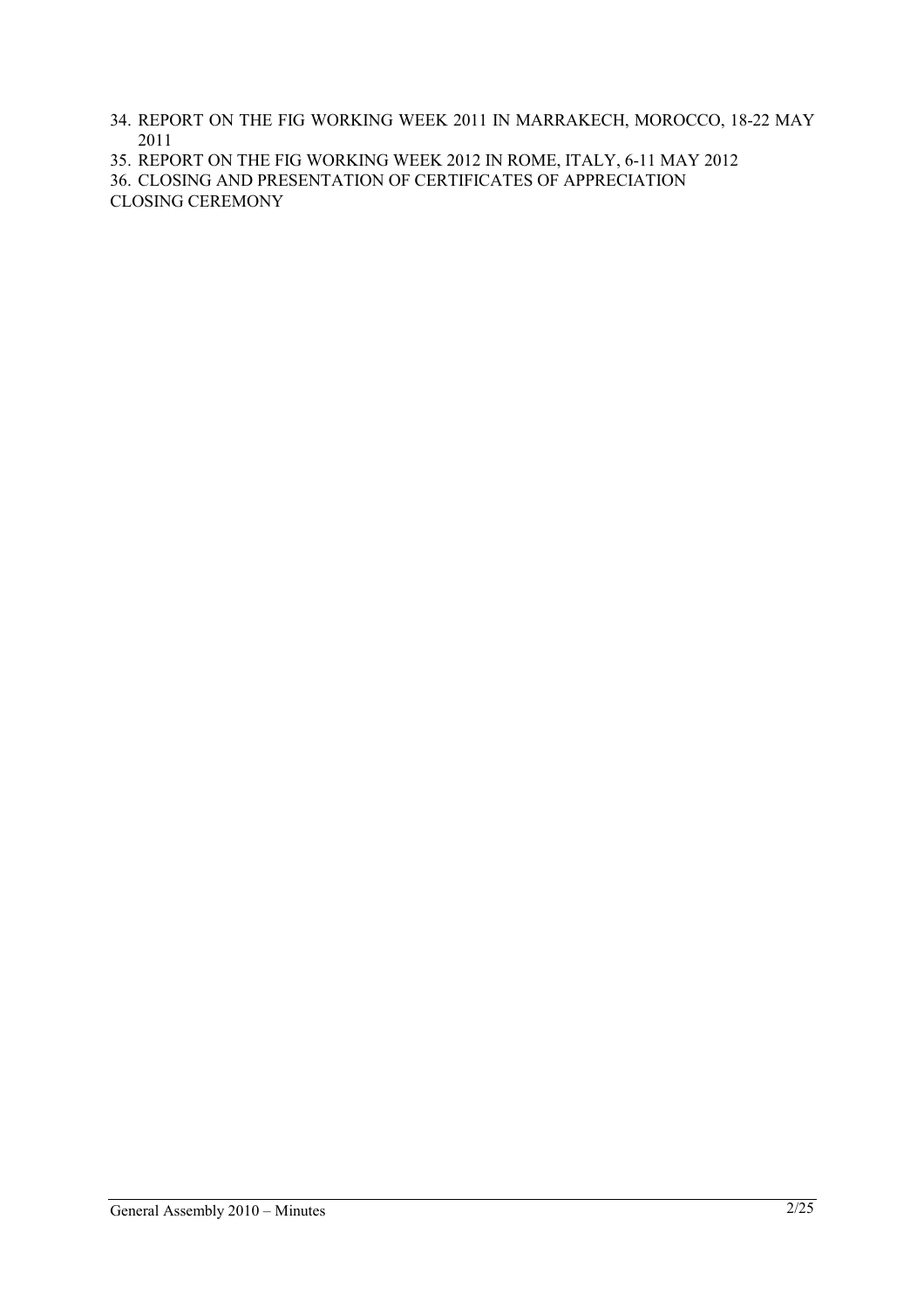# **FIG 33rd GENERAL ASSEMBLY**

## **MINUTES**

of the meetings to be held in Parkside Ballroom at the Sydney Convention and Exhibitor Centre, Sydney, Australia on the  $11<sup>th</sup>$  and  $16<sup>th</sup>$  of April 2010

## **SUNDAY 11 APRIL**

## **First Session, Sunday, 11 April, 09:00-12:00 and 13:00-15:00**

#### 1. OPENING PROCEEDINGS

President Stig Enemark opened the 33<sup>rd</sup> General Assembly and welcomed the members and delegates to Sydney, Australia.

The President mentioned that he was aware of some members have had some problems in communication with the organisers and also problems of getting visa. But he was happy to see the General Assembly so well represented and to notice that the congress had attracted more than 2,000 participants from more than 100 countries – the biggest FIG congress ever.

Noted that several greetings and apologies were received from member associations, other members, Honorary Presidents Dr. Juha Talvitie, Prof. Peter Dale and Prof. Holger Magel and several Honorary Members who were no able to attend the General Assembly this time. The President welcomed especially Honorary Presidents Earl James and Robert W. Foster to the General Assembly as well as members of the Australian Bureau (1991-1995).

#### 2. ROLL CALL

Vice President Matt Higgins took the roll call. The roll call was made only for member associations and affiliate members. Delegates representing academic members, corporate members and correspondents as well as honorary presidents and honorary members were entered in the records based on their registrations and information to the FIG Office.

**Recorded** that based on the decision of the General Assembly in 2006 only those member associations that had paid all their membership fees to the end of 2009 are allowed to vote at the meeting. A list of member associations that are not allowed to vote was published on the FIG web site 15 March 2010 and updated 10 and 15 April 2010.

#### **Appendix to items 2 & 24:** Roll Call

**Appendix to items 2 & 24**: List of member associations that are not allowed to vote at the General Assembly because of unpaid membership fees for 2009 and earlier

54 member associations out of 103 were present at this session, which is more than one third of the membership needed for the General Assembly to be constitutionally valid.

**Motion**: That present members are recorded in the minutes.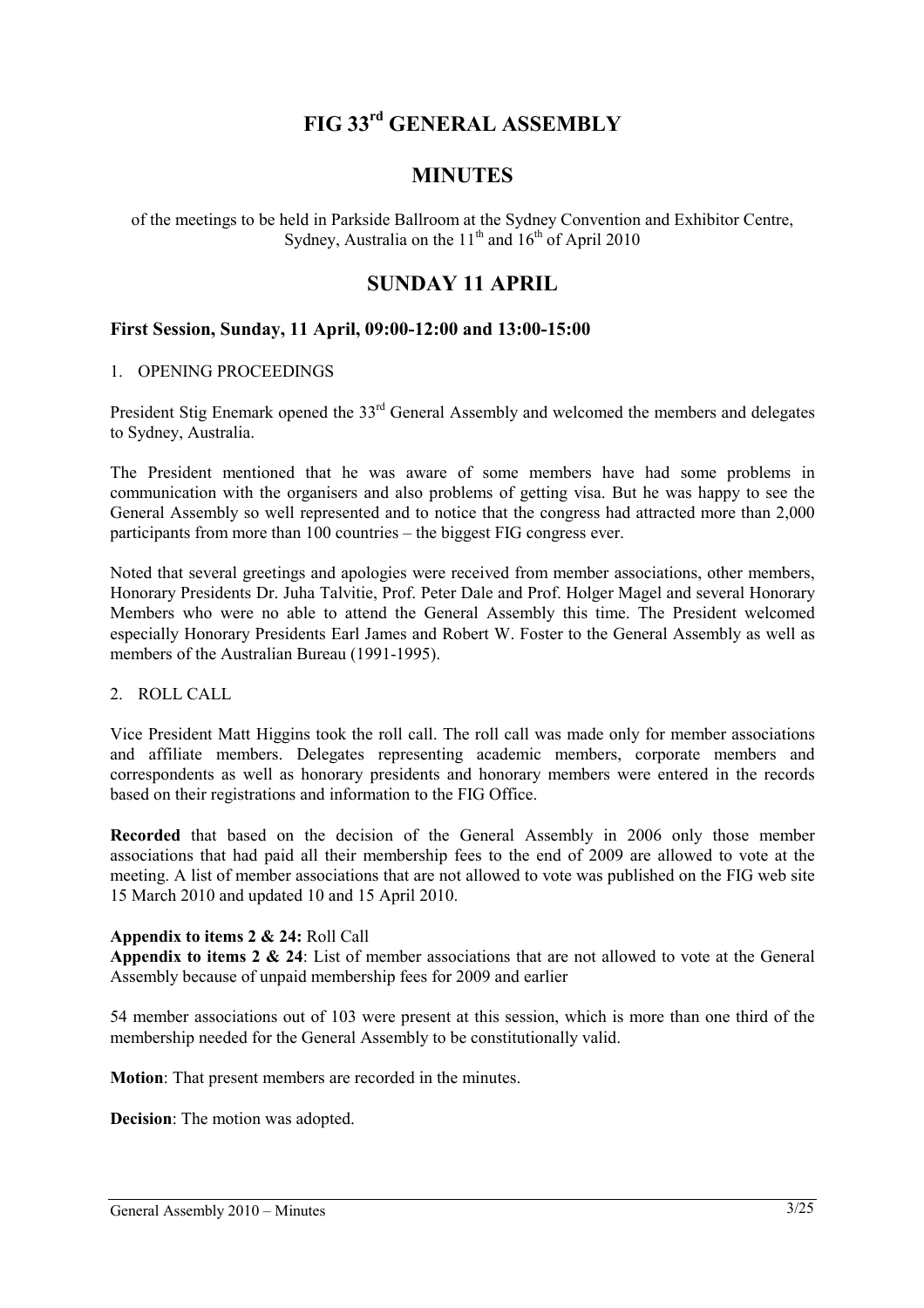## 3. APPOINTMENT OF TELLERS

The General Assembly shall appoint two persons as tellers following the principle adopted at the 22<sup>nd</sup> General Assembly so that the tellers will represent member associations hosting the preceding (the Association of Licensed Surveyors in Israel, ALSI) and the current General Assembly (the Surveying and Spatial Sciences Institute, SSSI).

**Motion**: That the General Assembly appoints Dr. Haim Srebro from ALSI and Mr. Craig Sandy from SSSI as a teller for the two sessions of the General Assembly.

**Decision**: The motion was adopted.

## 4. ADOPTION OF THE AGENDA

**Motion**: That the agenda be adopted with addition to add new item *33. Other Issues*. Any members willing to include an item under this issue were invited to contact the President before the second session of the General Assembly.

**Decision**: The motion was adopted.

## 5 ADOPTION OF THE MINUTES OF THE 32<sup>nd</sup> GENERAL ASSEMBLY

Minutes have been circulated previously.

**Appendix to item 5:** Minutes of the General Assembly in Eilat, Israel, May 2009, without appendices.

**Motion**: That the minutes be adopted as recorded.

**Decision**: The motion was adopted.

#### 6. MEMBERSHIP

6.1 Acceptance of new members

#### 6.1.1 Cyprus Association of Valuers and Property Consultants

The Cyprus Association of Valuers and Property Consultants have submitted an application to become the second member association of FIG from Cyprus. The association has been constituted in 2007 after the previous association that included valuers and quantity surveyors was divided into two separate associations. The valuers association has currently 83 members. The current member association the Cyprus Association of Rural and Surveying Engineers has been contacted on the application and they have not opposed the application. The application meets the criteria for membership in FIG as a member association. The Council has considered the application and believes that the association meets criteria for membership of FIG as a member association.

**Appendix to item 6.1.1**: Membership application from the Cyprus Association of Valuers and Property Consultants.

**Motion**: That the General Assembly admits the Cyprus Association of Valuers and Property Consultants to become a member association of FIG.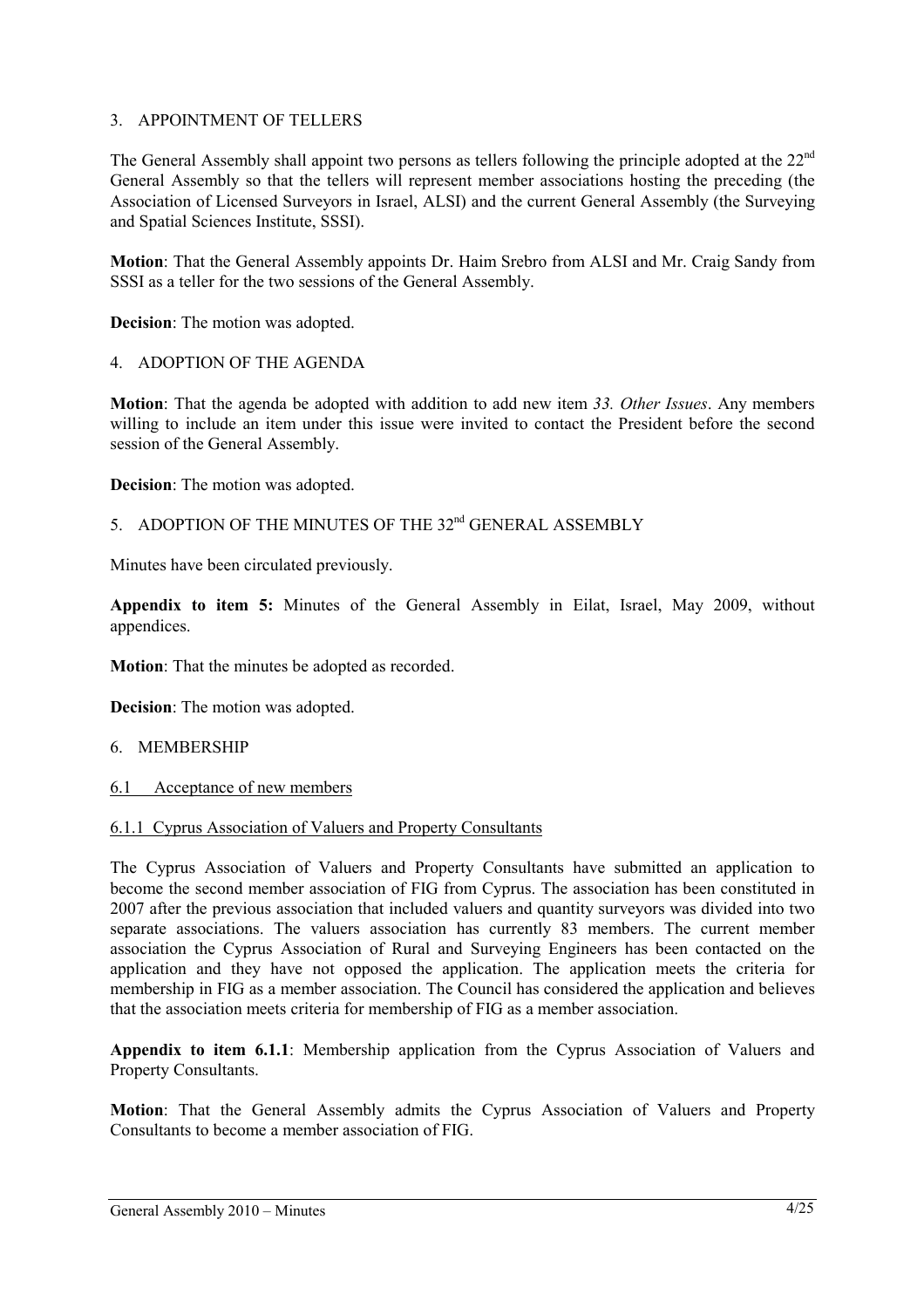**Decision**: The motion was adopted and the FIG President gave Mr. Varnavas Pashoulis, President of the Cyprus Association of Valuers and Property Consultants the membership certificate.

## 6.1.2 The Nepal Institution of Chartered Surveyors

The Nepal Institution of Chartered Surveyors has submitted an application to become a member association of FIG from Nepal. The association has been constituted in May 2008. It members include licensed surveyors and the number of members is at the moment 27 qualified and 37 qualifying members. Nepal has earlier been a member of FIG but the former association is not active any longer. The application meets the criteria for membership in FIG as a member association. The Council has considered the application and believes that the association meets criteria for membership of FIG as a member association.

**Appendix to item 6.1.2**: Membership application from The Nepal Institution of Chartered Surveyors.

**Motion**: That the General Assembly admits The Nepal Institution of Chartered Surveyors to become a member association of FIG.

**Decision**: The motion was adopted and the FIG President gave Mr. Buddhi Shestra, President of The Nepal Institution of Chartered Surveyors the membership certificate.

#### 6.1.3 Geodetic Association of Herceg-Bosnia

The Geodetic Association of Herceg-Bosnia has submitted an application to become a member association of FIG from Bosnia-Herzegovina. The association has been constituted in 1995. The association in total 70 qualified members. The application meets the criteria for membership in FIG as a member association. The Council has considered the application and believes that the association meets criteria for membership of FIG as a member association.

**Appendix to item 6.1.3**: Membership application from the Geodetic Association of Herceg-Bosnia.

**Motion**: That the General Assembly admits the Geodetic Association of Herceg-Bosnia to become a member association of FIG.

**Decision**: The motion was adopted. The membership certificate was given to the representative of the Geodetic Association of Herceg-Bosnia Prof. Zeljko Obradovic at the second session of the General Assembly.

#### 6.2 Other member association issues

#### Surveying and Spatial Sciences Institute, SSSI, Australia

The Institute of Surveyors Australia, ISA has merged with the Spatial Sciences Institute at the end of June and submitted FIG a letter requesting to move the membership from ISA to the Surveying and Spatial Sciences Institute, SSSI. The Council has considered the application and has agreed to move the membership of ISA to SSSI representing Australia in FIG.

**Motion**: That the Council records the decision of the Council to move the Australian membership in FIG from ISA to SSSI.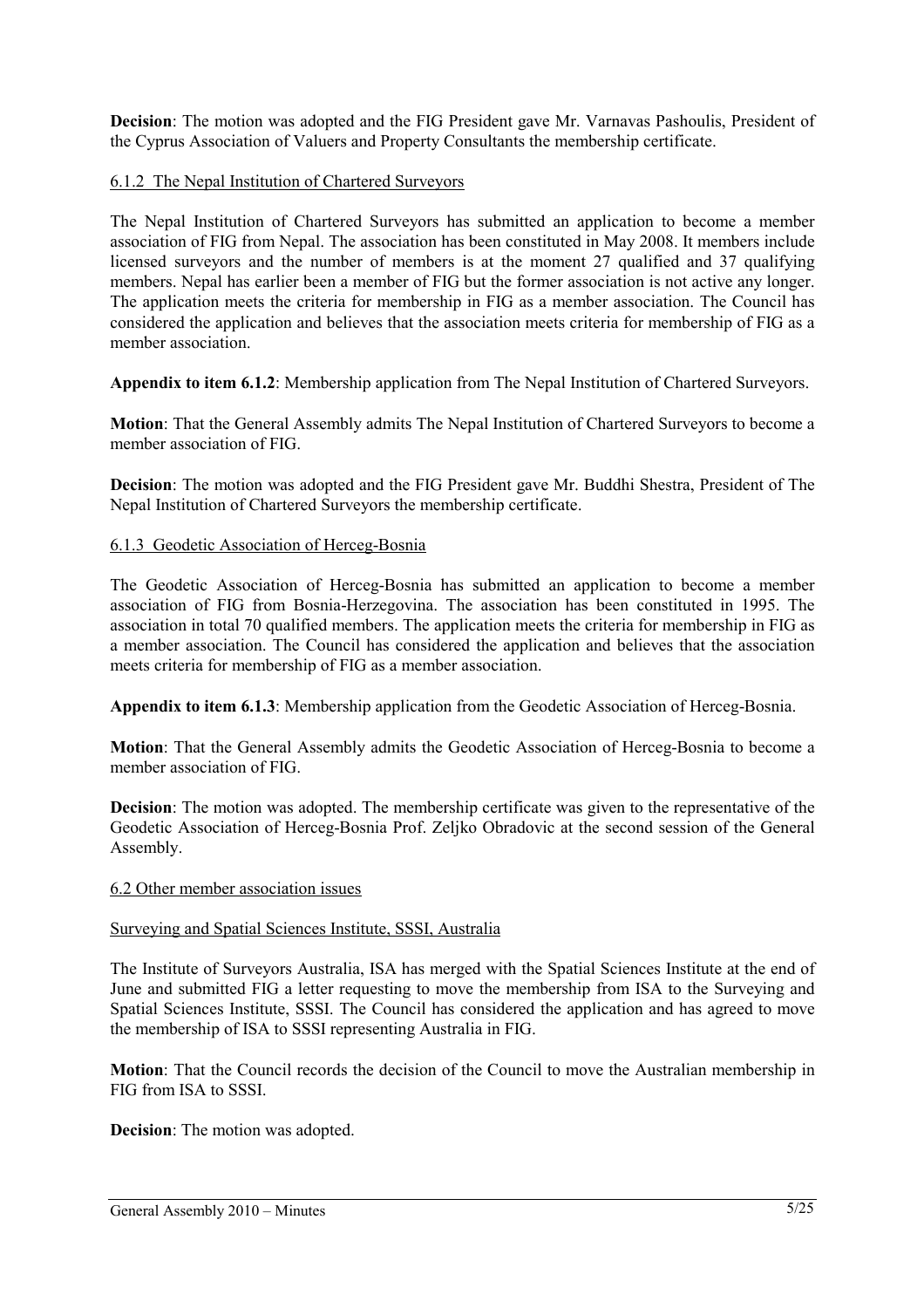#### Ordre des Géomètres du Togo

The FIG Council has restored the membership of the Ordre des Géomètres du Togo because the association has taken care of all its responsibilities and should have not been expelled in 2007.

**Motion**: That the General Assembly records the Council decision.

#### **Decision**: The motion was adopted.

#### Danish Association of Chartered Surveyors, DdL, Denmark

The Danish Association of Chartered Surveyors, DdL has been a great supporter of FIG since the FIG Office was established in Copenhagen 1999. This has included lot of in kind support and offering the FIG office space free of charge. Now after ten years it is the right time for FIG to take full responsibility of the office also by starting to pay rent for the office. This has been informed earlier and is included in the FIG budget. Based on the long term support from DdL to FIG the FIG Council has decided to recognise DdL at the General Assembly with a certificate of appreciation. The Council is grateful that the support from DdL to FIG will continue also in the future.

**Motion**: That the General Assembly recognises the DdL for its continuous support to FIG by a certificate of appreciation and by listing DdL under other sponsorship in Corporate Membership list.

**Decision**: The motion was adopted. The FIG President presented a certificate of appreciation to Mr. Henning Elmstrom, President of the Danish Association of Chartered Surveyors.

#### 6.3 Expulsion of member associations

Subscriptions of following member associations are more than three years in arrears:

- Syndicat National des Géomètres (SYNAGETAB), Benin
- Botswana Surveying and Mapping Association, Botswana
- Colegio de Ingenieros Topógrafos A. C., Mexico

The General Assembly has powers to expel from the Federation any member association whose fees are in arrears and shall under normal circumstances expel any member association whose fees are three years in arrears. (Article 4.3 of the Statutes). The FIG office has sent a letter to these associations informing that if their membership fees are still in arrears at the time of the General Assembly the General Assembly shall expel these member associations in Sydney.

After acceptance of new member associations and expulsions the number of FIG member associations is 100.

**Motion**: That the General Assembly expels the

- Syndicat National des Géomètres (SYNAGETAB), Benin
- Botswana Surveying and Mapping Association, Botswana
- Colegio de Ingenieros Topógrafos A. C., Mexico

from the FIG membership if their membership fees still are in arrears 11 April 2010.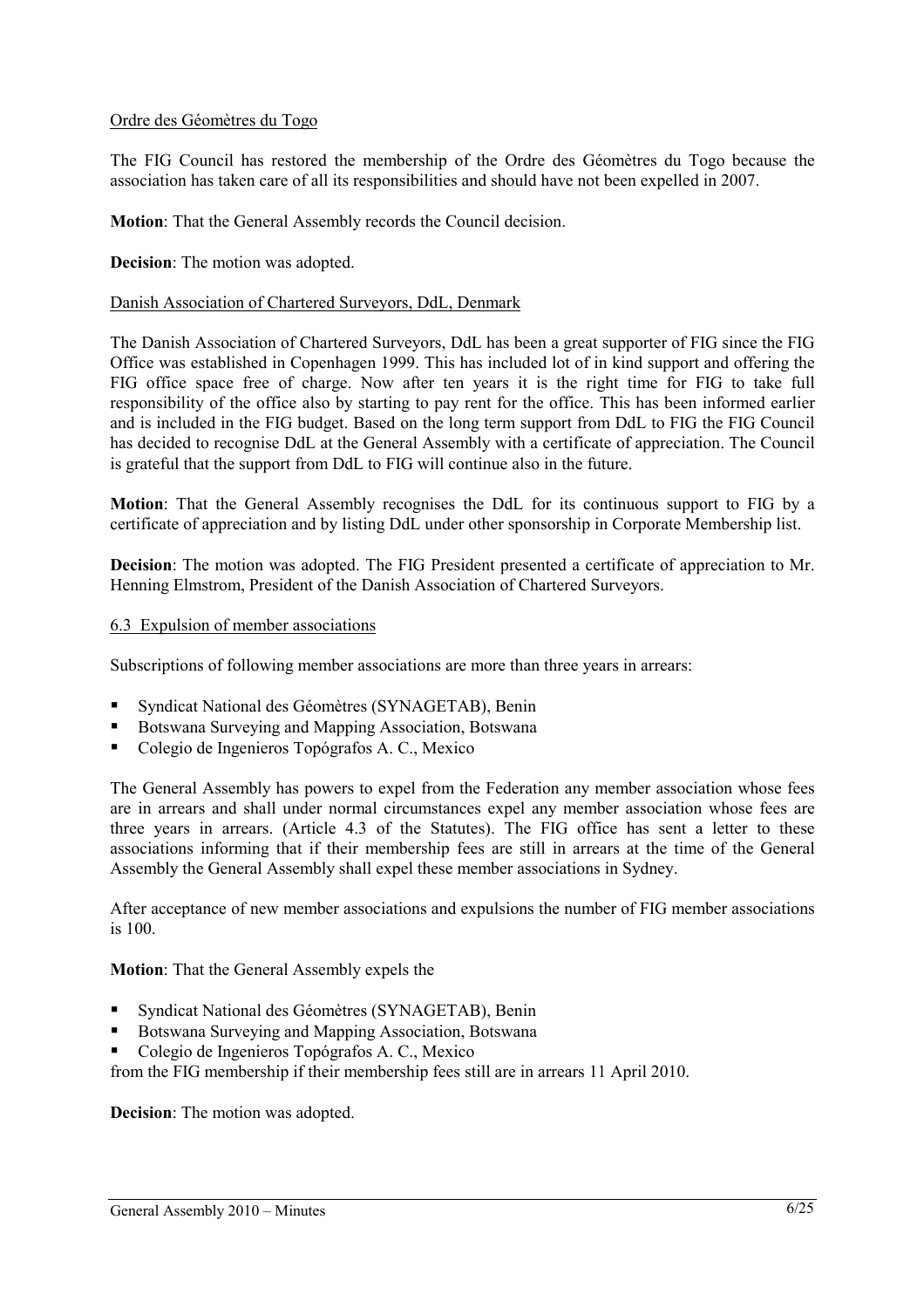## 6.4 Other membership issues

## Affiliate members

The FIG Council has accepted following new affiliate members to FIG after the latest General Assembly in 2009:

- Afghan Land Consulting Organization, ALCO, Afghanistan
- Italian Society of Photogrammetry and Topography, SIFET, Italy
- Swiss Federal Office of Topography, Swisstopo, Switzerland
- National Cartographic Center, Iran
- Afghanistan Information Management Services (AIMS), Afghanistan (2nd affiliate member from Afghanistan)
- Cadastral Survey Bureau of Land Management, Dept. of the Interior (BLM), USA
- State Geodetic Administration of Republic of Croatia (DGU), Croatia

The Agency for Land Management, Geodesy and Cartography from Tajikistan has terminated its membership in FIG.

After this change the number of affiliate members is 34.

## Corporate members

The Council has admitted the following companies to become a Corporate Member of FIG after the General Assembly in 2009:

- Geotrilho Topografia Engenharia e Projecto lda, Portugal, Level E (basic level)
- Geoweb S.p.A., Italy, category C (silver level)
- Coordinates Magazine, India, category F (regional level)

MENSI S.A, Schonstedt Instrument Company, GIS Development, Hansa Luftbild and REIDIN.com have withdrawn their membership from FIG.

After these changes the number of corporate members is now 35.

## Academic members

The Council has admitted the following universities and institutions to become an academic member:

- The National Research Institute of Astronomy & Geophysics, Geodynamics Department, Egypt
- The College of Estate Management, United Kingdom
- Brno University of Technology, Czech Republic
- College of Technology, University of Houston, USA
- Center for Soil Protection and Land Use Policy (Zentrum für Bodenschutz und Flächenhaushaltspolitik am Umwelt), (ZBF-UCB), Germany
- School of Rural Estate and Planning, Reading University, United Kingdom.

The number of Academic Members after these changes is 89.

## **Correspondents**

The Council has admitted following new correspondents: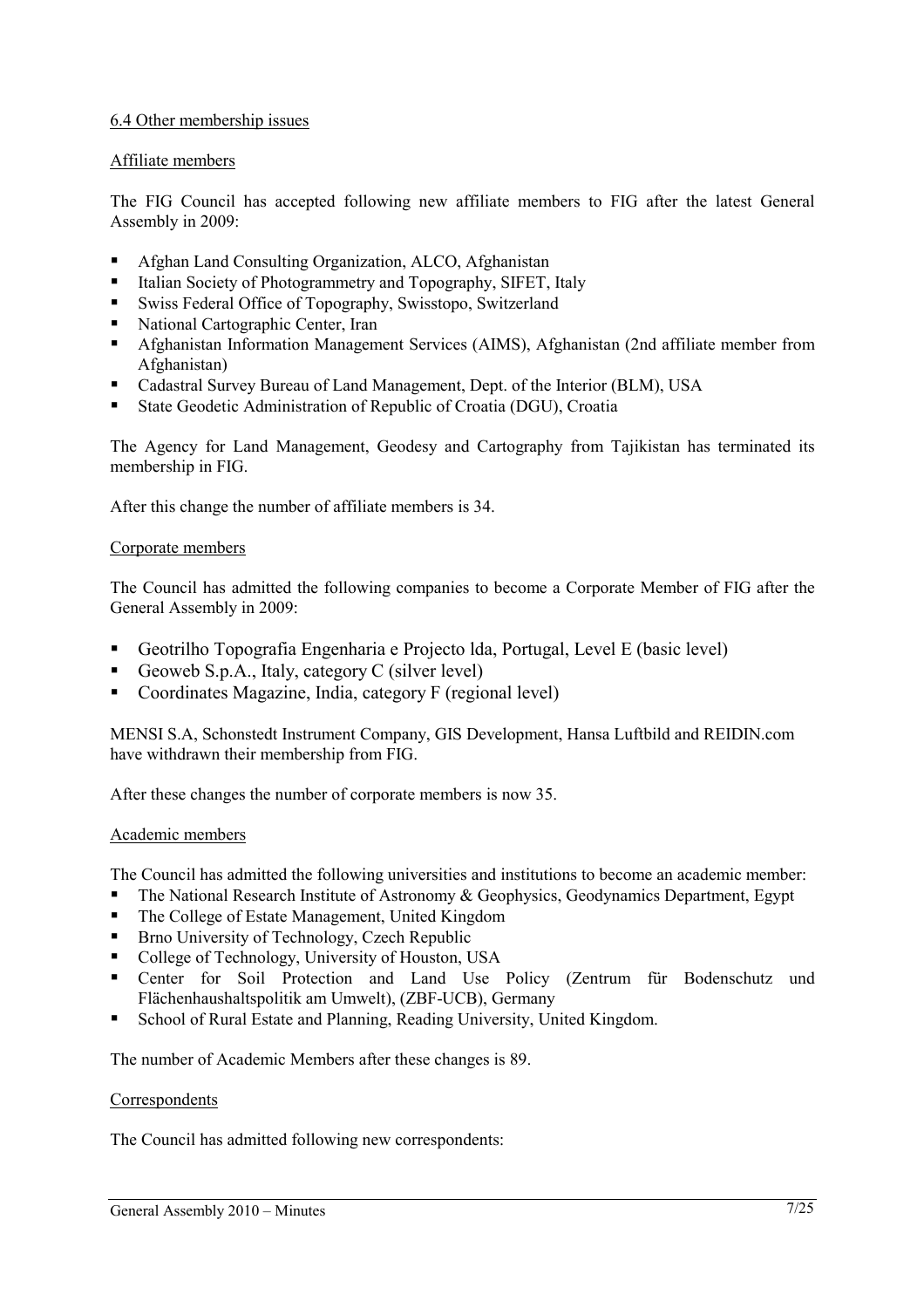- Habtemicael Weldegiorgis, Director General, Cadastral Office, Ministry of Land, Water and Environment (MLWE), Eritrea
- Melkamu Belachew Moges, Bahir Dar University, Ethiopia
- **Jose Espejo Vasquez, Geodetic Surveyor, Peru (with aim to create Peruvian Congress on** Geodesy, Surveying and Geomatic)

The membership has been limited to the end of 2010 with condition that their membership will only be continued if there is progress in forming professional association in their country. During this period the correspondents are expected to work for getting their country to join FIG at a higher membership level.

Number of correspondents is currently 18.

**Motion:** That the General Assembly notes the actions that the Council has taken with other membership matters.

**Decision**: The motion was adopted. Membership certificates were presented to representatives of the Italian Society of Photogrammetry and Topography, SIFET, Italy; the Swiss Federal Office of Topography, Swisstopo, Switzerland; Cadastral Survey Bureau of Land Management, Dept. of the Interior (BLM), USA; and The College of Estate Management, United Kingdom.

## 7. FIG MEMBERS' DATABASE

At previous congresses member associations have been requested to prepare national reports on their activities for the congress proceedings. The Council has considered this concept and decided instead study options to build a FIG members´ database. The idea is to establish a short description of the profession for the members association within each country. The kind of template should include both a section on statistics and a section describing the profession in terms of the 10 commissions of FIG. The statistical section should include information such as: area and population of the country; number of surveyors in the country and number of surveyors belonging to the member association; and indications whether the association has adopted a code of ethics and professional conduct, a CPD program, and a mutual recognition program.

The purpose of the Members' database is that it would then be easy to get a quick overview of the profile of the surveying profession in each member country whenever needed for whatever purpose.

The Council has prepared an example case study (concept model) from Denmark that the President presented at the General Assembly. If the General Assembly is supportive to the concept an Internet based database will be produced for implementation by the end of 2010.

**Appendix to item 7**: Handouts of the presentation on FIG Members' Database.

**Motion**: That the General Assembly records the reports and commits FIG members associations to provide the information required for the FIG members' database.

**Decision**: The motion was adopted and the Council will proceed with the database so that it will be available by the end of 2010.

## 8. PRESIDENT'S REPORT

The President has prepared a report on the activities of the President and the Council since the General Assembly in Eilat. The President made a subsequent oral report at the meeting including an overall evaluation of the achievements in relation to the 2007-2010. A more detailed presentation on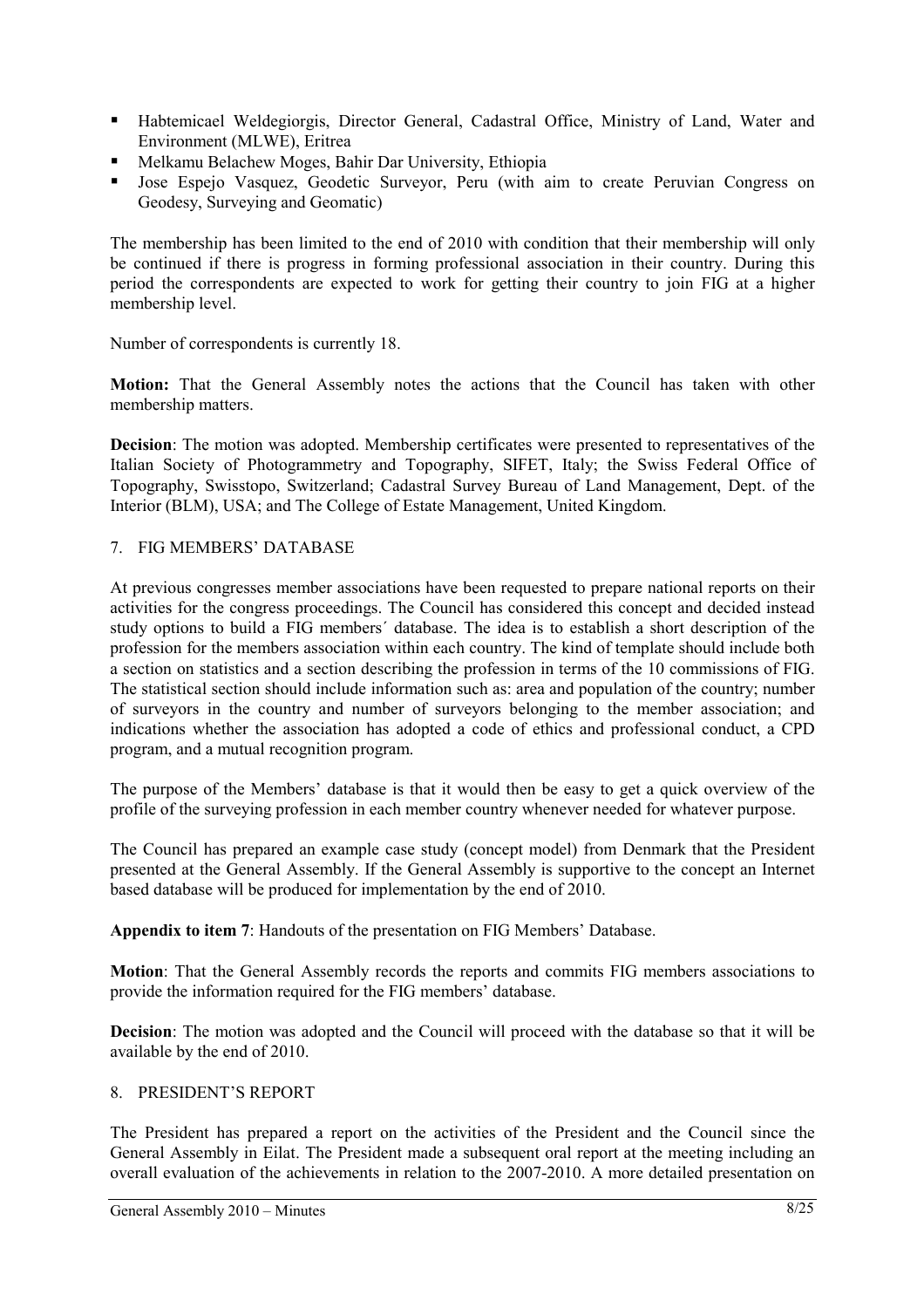the FIG achievements during the 2007-2010 term of office was given by the President in the first plenary session on Monday 12 April.

The President also presented the proposal of publishing a Sydney Declaration as an outcome of the XXIV FIG Congress for approval at the second session of the General Assembly.

**Appendix to item 8**: President's report and handouts of his powerpoint presentation.

**Motion:** That the General Assembly accepts the President's report.

**Decision**: The motion was adopted. The General Assembly also supported the idea of publishing a Sydney Declaration.

## 9. HONORARY MEMBERS

The Council has received three nominations for Honorary Members: Colegio Oficial de Ingenieros Técnicos en Topografia (COIT) from Spain has nominated Prof. Pedro Cavero, Geo-Information Netherlands (GIN) has nominated Prof. Paul van der Molen (Netherlands), and Norges Jordskiftekandidatforening, faglig gruppe av Tekna (NJKF) from Norway has nominated Mr. Helge Onsrud.

**Appendix to item 9**: The nomination letters for:

- Prof. Pedro Cavero, Colegio Oficial de Ingenieros Técnicos en Topografia (COIT), Spain
- Prof. Paul van der Molen, Geo-Information Netherlands (GIN), the Netherlands; and
- Mr. Helge Onsrud, Norges Jordskiftekandidatforening, faglig gruppe av Tekna (NJKF) and GeoForum, Norway

According to the Statutes paragraph 3.1.7 an individual who has materially assisted the development and promotion of the surveying profession at the international level can be appointed as an honorary member. Nomination for this appointment shall be made by a member association or the Council, which will consider it and submit it to a vote of the General Assembly.

The Council has considered all three proposals and decided to propose to the General Assembly that it appoints Prof. Pedro Cavero, Prof. Paul van der Molen and Mr. Helge Onsrud as Honorary Members of the Federation for the outstanding services they have provided to the Federation in different positions and functions.

Introductions of the three candidates were made by President Stig Enemark, Mr. Christiaan Lemmen, GIN and President Leiv Bjarte Mjoes, NJKF.

**Motion**: That the General Assembly appoints Prof. Pedro Cavero, Prof. Paul van der Molen and Mr. Helge Onsrud Honorary Members of FIG.

**Decision**: The General Assembly appointed Prof. Pedro Cavero, Prof. Paul van der Molen and Mr. Helge Onsrud as an Honorary Member of FIG with acclamation. Prof. Cavero and Mr. Onsrud were presented their badges with silver oak leaves and certificate of Honorary Member. Christiaan Lemmen received the badge and certificate on behalf of Prof. van der Molen.

## 10. REPORTS FROM FIG COMMISSIONS AND NETWORKS

Vice President Matt Higgins, Chair of ACCO made a presentation on behalf of the ACCO on the Commission activities and on results of the ACCO meeting held in Sydney. A more detailed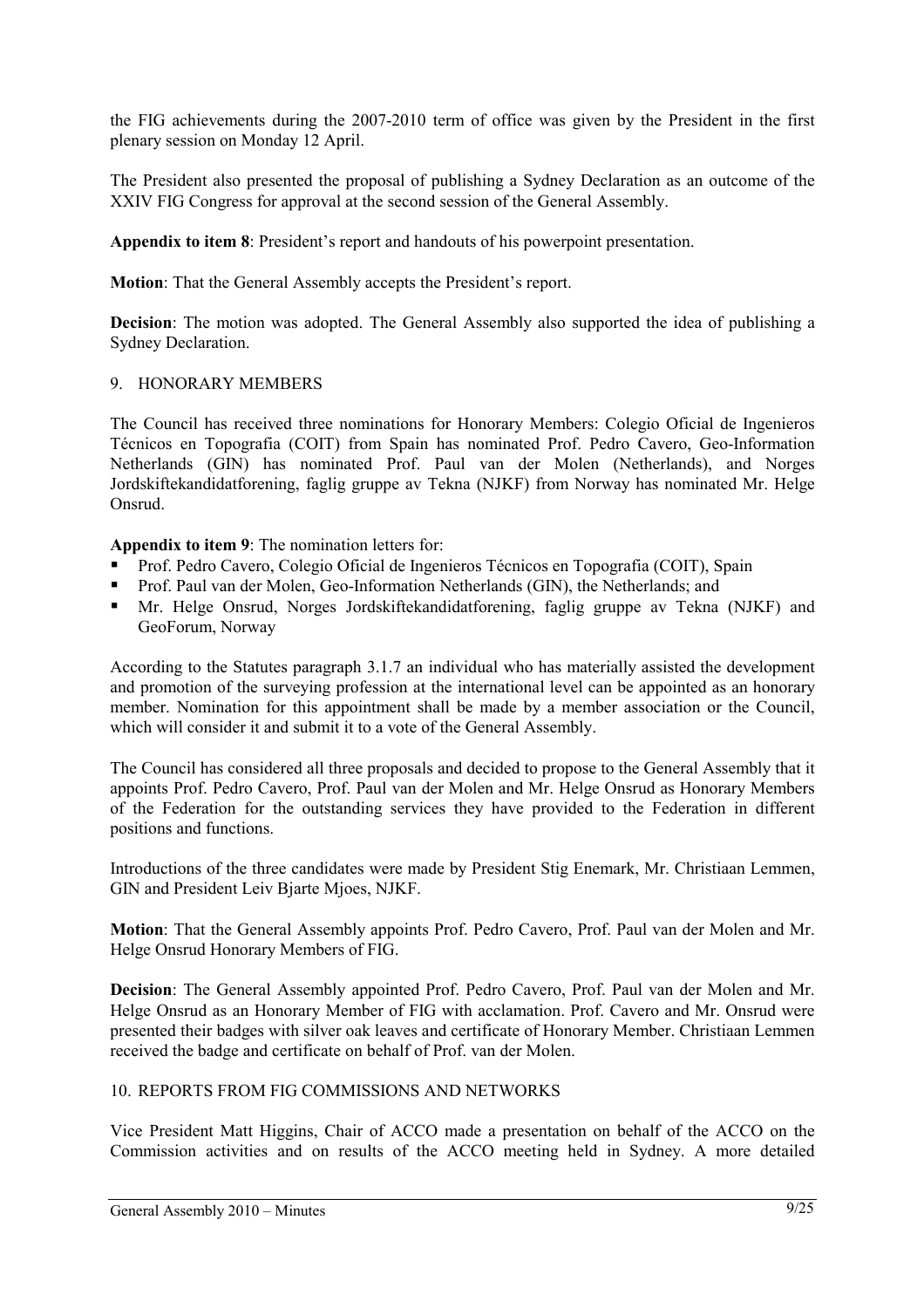presentation on Commission activities 2007-2010 was then given by President Enemark at the first plenary session on Monday 12 April.

Commission Chairs had submitted a written report on their Commission activities since the FIG Working Week in Eilat. These reports include progress reports of the Commission working groups. Each Commission held an annual or administrative meeting during the Congress in Sydney. Reports from Young Surveyors Network and Standards Network were presented together with Commission reports.

**Appendices to item 10**: Commission reports:

- Commission 1
- Commission 2
- Commission 3
- Commission 4
- $\blacksquare$  Commission 5
- $\blacksquare$  Commission 6
- Commission 7
- $\blacksquare$  Commission 8
- Commission 9
- $\blacksquare$  Commission 10, to be submitted later
- Young Surveyors Network
- Standards Network

FIG Commissions have finished following publications that were circulated at the General Assembly:

- No. 46 Enhancing Surveying Education through e-learning. A publication of FIG Commission  $2 -$ Professional Education. FIG Report, 2010. Available on the web at: www.fig.net/pub/figpub/pub46/figpub46.pdf
- No. 48 Rapid Urbanization and Mega Cities: The Need for Spatial Information Management. Research study by FIG Commission 3. FIG Report, 2010. Available on the web at: www.fig.net/pub/figpub/pub48/figpub48.pdf
- No. 49 Cost Effective GNSS Positioning Techniques. A publication of FIG Commission 5. FIG Report, 2010. Available on the web at: www.fig.net/pub/figpub/pub49/figpub49.pdf

There are several Commission publications (from Commissions 4, 5, 8 and 9) under preparation and they will be published by the end of 2010. These include Issues in Coastal Development (Joint WG 8.4 and WG 4.3 report); FIG guide to find best practice on port hydrography (Commission 4 WG 4.1); Economic Benefits of Hydrography (Commission 4 WG 4.4) and Compulsory Purchase and Compensation (Commission 9).

The Council has made following decisions about Commissions and their working groups:

- appointed in August 2009 Robert Sinkner from Czech Republic as the acting Chair Elect of Commission 10 with immediate effect.
- agreed to establish a new Working Group on "Ubiquitous Positioning Technologies and Techniques" under Commission 5 (joint with Commission 6) that will be a collaborative working group with IAG. This working group will continue its work 2011-2014. Allison Kealy, FIG (Australia) and Günther Retscher, IAG (Austria) has been appointed as co-chairs.
- decided to terminate Working Group 8.5 (Land Use Planning and Implementation) chaired by Maria Ulfvarsson-Östlund based on Commission 8 proposal.

## **Motion**: That the General Assembly

 adopts the reports of the Commission chairs and records its thanks to the chairs and other officers of the Commissions for their past year's work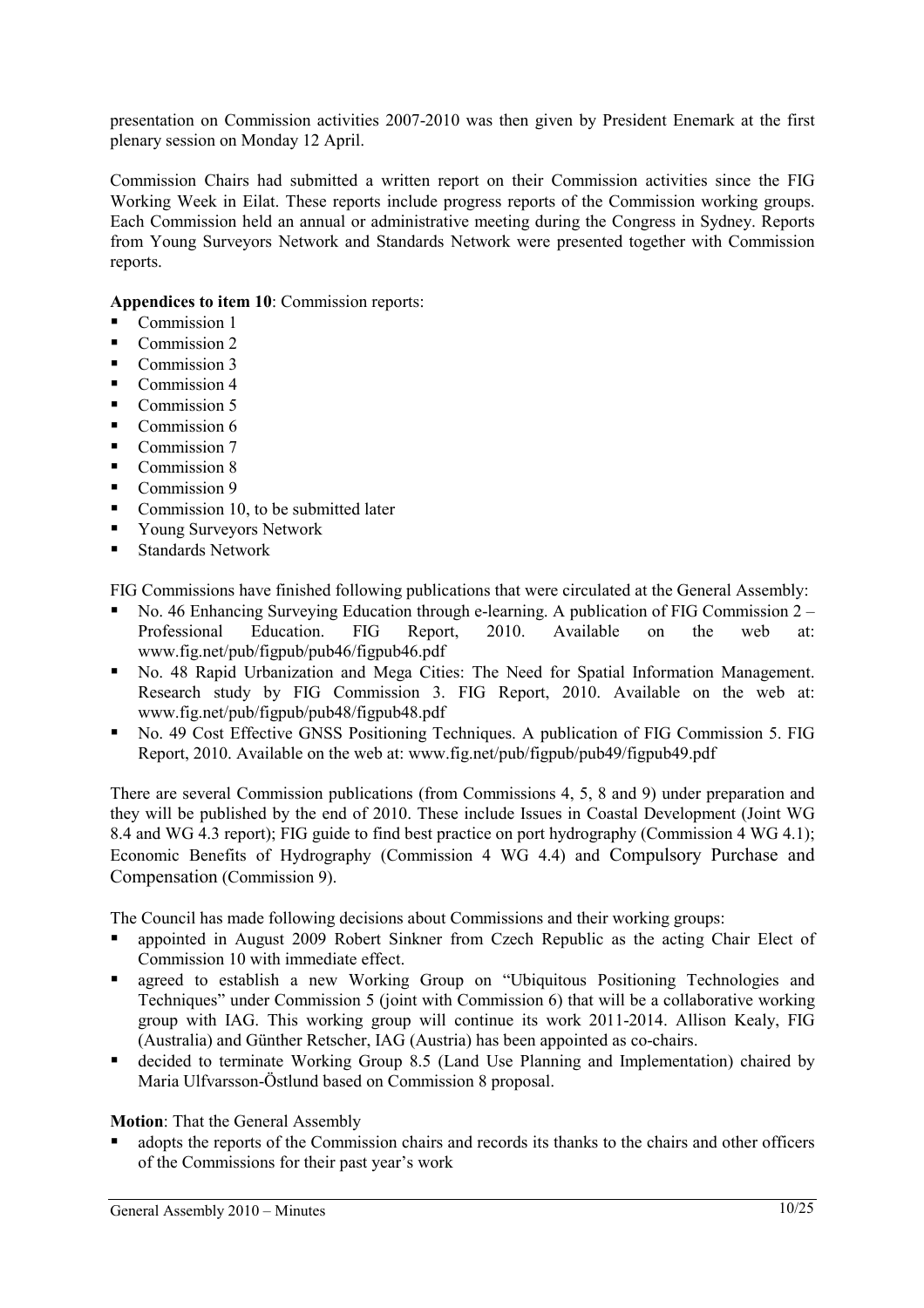- records the Commission publications for information and records its thanks to editors and authors of these publications
- records the decisions on commissions and working groups made by the Council.

**Decision**: The motion was adopted.

## 11. REPORTS FROM THE DIRECTORS OF PERMANENT INSTITUTIONS

#### 11.1 International Office of Cadastre and Land Records (Office International du Cadastre et du Régime Foncier) OICRF

Prof. Paul van der Molen, Director of OICRF has prepared a report on the OICRF activities since the General Assembly in Eilat. He will make a short subsequent report orally at the General Assembly. The report was presented at the meeting by Mr. Christiaan Lemmen.

**Appendix to item 11.1**: Report from the International Office of Cadastre and Land Records (Office International du Cadastre et du Régime Foncier) OICRF.

In the report OICRF has proposed that the General Assembly appoints Mr. Christiaan Lemmen as the new Chairperson of OICRF and Ms. Pauline van Elsland as the new Secretary of OICRF. Mr. Lemmen will precede Prof. Paul van der Molen who will retire from OICRF after leading the institution for more than 15 years.

**Motion**: That the General Assembly adopts the report and appoints Mr. Christiaan Lemmen as the new OICRF President and Ms. Pauline van Elsland as the new OICRF Secretary and that the General Assembly records its thanks to the members of OICRF for their past year's work and sincere thanks to Prof. Paul van der Molen for his long and outstanding work in OICRF.

**Decision**: The motion was adopted. The General Assembly recorded its thanks Prof. Paul van der Molen and appointed Mr. Christiaan Lemmen as the new OICRF President and Ms. Pauline van Elsland as the new OICRF Secretary.

## 11.2 International Institution for the History of Surveying and Measurement, Permanent Institution of FIG

Mr. Jan de Graeve, President of the IIHSM has prepared a report on the IIHSM activities since the General Assembly in Eilat. A FIG Publication on the IIHMS and its achievements was circulated at the General Assembly.

## **Appendix to item 11.2**: Report and publication:

- Report from the International Institution for the History of Surveying and Measurement, Permanent Institution of FIG.
- FIG Publication no. 50: History of Surveying. www.fig.net/pub/figpub/pub50/figpub50.pdf

## **Motion**: That the General Assembly

- adopts the report and records its thanks to the Director and the members of the permanent institution for their past year's work.
- records the publication on History of Surveying and record its thanks to the editors and authors of the publication.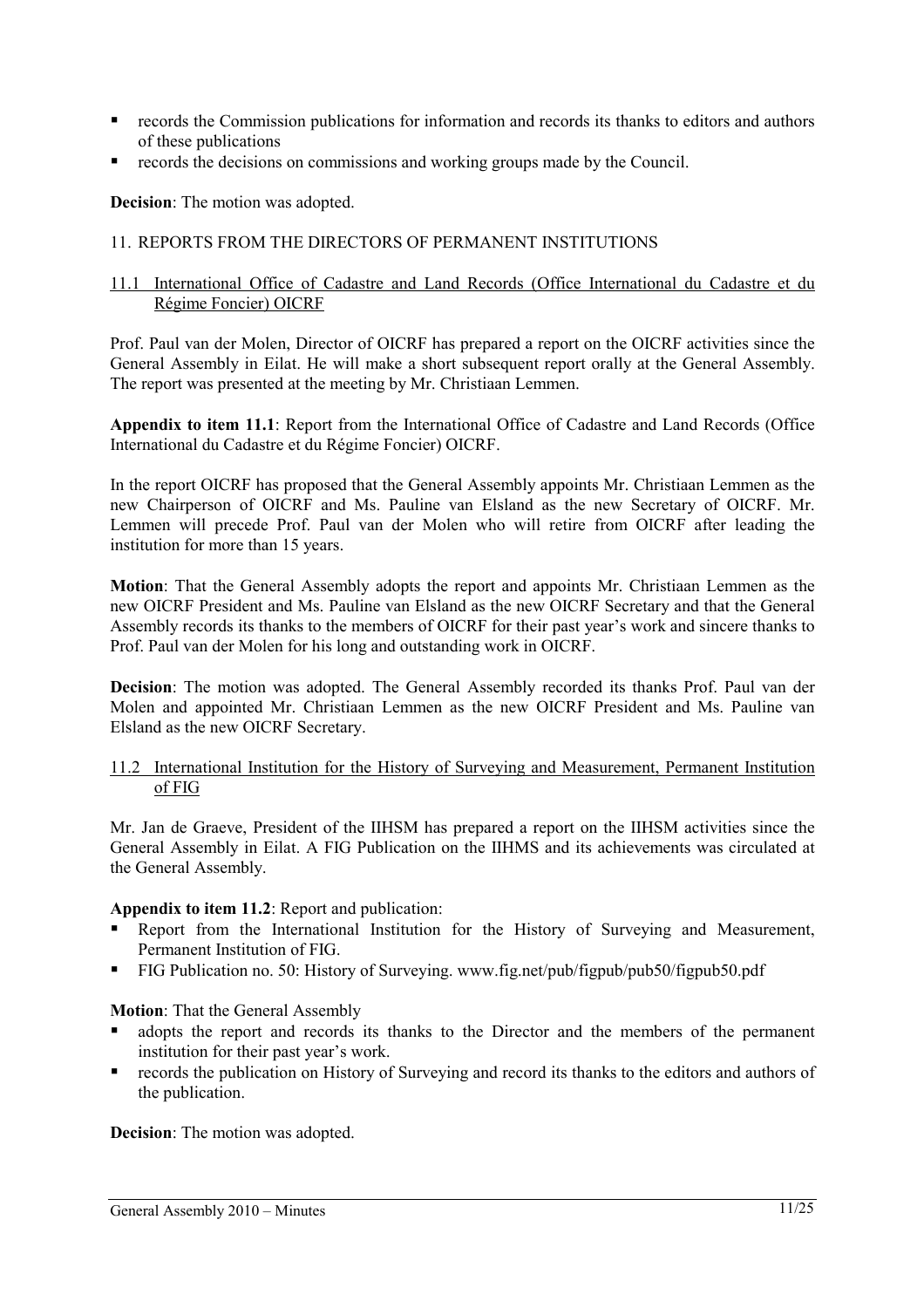## 12. REPORT OF THE PRESIDENT OF THE FIG FOUNDATION

Mr. John Hohol, President of the FIG Foundation has prepared a report on the FIG Foundation activities from May 2009 to January 2010. He made a subsequent report at the General Assembly on the activities related to FIG 2010 and on the grants and fellowships for 2010-2011.

**Appendix to item 12**: Report of the FIG Foundation activities May 2009 – January 2010.

**Motion**: That the General Assembly adopts the report of the President of the FIG Foundation and records its thanks to the President and members of the Board of Directors of the FIG Foundation for their past year's work.

**Decision**: The motion was adopted.

#### 13. REPORTS OF TASK FORCES

At the moment FIG has four Task Forces: 1) Institutional and Organisational Development, chaired by Iain Greenway; 2) Developing Global Land Tools for Pro Poor Land Management, chaired by Paul van der Molen (including the FIG/UN-HABITAT co-operation in Global Land Tool Network and developing Social Tenure Domain Model); 3) Task Force on Spatially Enabled Society, chaired by Daniel Steudler; and 4) FIG Africa Task Force, chaired by Diane Dumashie.

Vice President Iain Greenway has prepared a report on the progress of the Task Force on Institutional and Organisational Development. The final result of the Task Force has been published as FIG publication No 47 on Institutional and professional development and is available on the web at: www.fig.net/pub/figpub/pub47/figpub47.pdf. Hard copies of the publication were circulated at the General Assembly.

The tasks of the Task Force on Developing Global Land Tools for Pro Poor Land Management have in fact been taken over by the President because of change in the policies of co-operation with UN-HABITAT. The FIG activities with UN-HABITAT are now concentrated in the Global Land Tool Network where President Enemark is representing FIG in the International Advisory Board and in the project on developing the Social Tenure Domain Model. The President reported on these issues under agenda item 14 on co-operation with the United Nations. The outcomes of this Task Force include also publication "*Informal Urban Development in Europe. A case study from Albania and Greece*" that was prepared by expert support from FIG (Dr. Chryssy Potsiou) and will be published by UN-HABITAT/GLTN. This Task Force has also been actively involved in the Social Tenure Domain Model, a publication on this project was circulated at the General Assembly.

Dr. Diane Dumashie has prepared as progress report on the activities of the FIG Task Force on Africa (2010-2014). She made a presentation on the work plan and symposia for the coming years at the General Assembly.

Dr. Daniel Steudler has prepared and presented an interim report on the Task Force on Spatially Enabled Society. The final report of this report will be launched by the end of 2010.

#### **Appendix to item 13**: Task Force reports:

- Task Force on Institutional and Organisational Development
- FIG Publication no. 47: Institutional and Organisational Development A Guide for Managers. FIG Guide, 2010 www.fig.net/pub/figpub/pub47/figpub47.pdf
- FIG Africa Task Force
- Handouts of Dr. Diane Dumashie's presentation in Sydney
- **FIG Task Force on Spatially Enabled Society**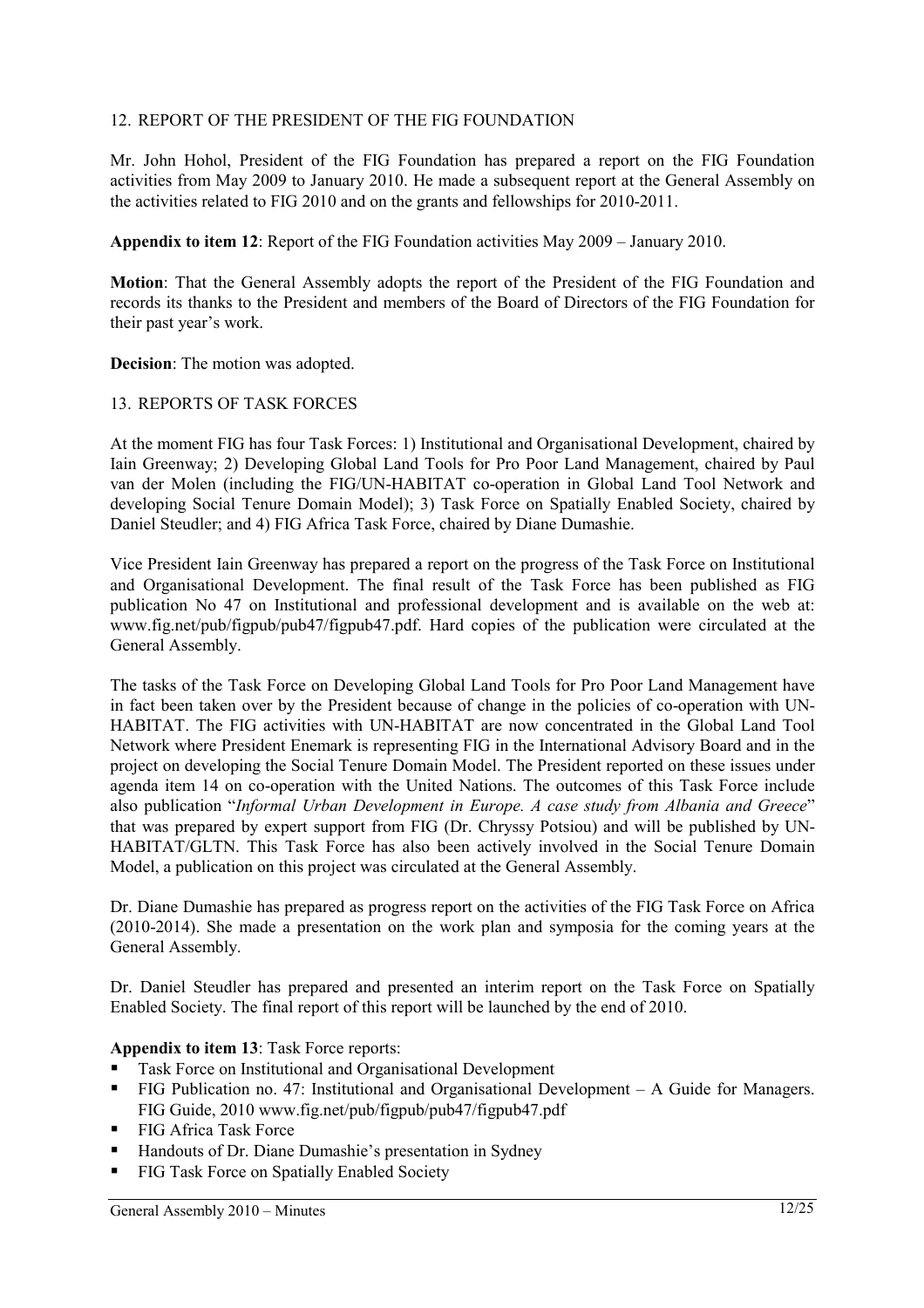**Motion**: That the General Assembly

- records all Task Force reports and records its thanks to the Chairs of the Task Forces and their members
- records the FIG Publication no. 47 *Institutional and Organisational Development A Guide for Managers* and recommends it for FIG members for use and distribution and decides to close the Task Force on Institutional and Organisational Development as its work has come to an end.
- decides to close the FIG Task Force on Spatially Enabled Society and Developing Global Land Tools for Pro Poor Land Management at the end of 2010.

**Decision**: The motion was adopted.

#### 14. CO-OPERATION WITH THE UNITED NATIONS AND THE WORLD BANK

As part of the Work Plan 2007-2010 the Council has established the UN Liaison Committee – FIG Responses to the Millennium Development Goals to coordinate co-operation with the United Nations and the World Bank. The Liaison Committee is chaired by the President. The Council appointed in February 2009 Prof. Paul van der Molen, the Netherlands, as the FIG Liaison Ambassador for the United Nations for 2009-2010.

The President has prepared a report on the co-operation between FIG and the United Nations including the World Bank since the General Assembly in Eilat. He made a subsequent report at the General Assembly.

The main activities in the co-operation with the United Nations and the World Bank during this period have been:

- Preparation of the FIG Publication No. 45 Land Governance in Support of the Millennium Development Goals. A New Agenda for Land Professionals. FIG / World Bank Conference, Washington DC, USA 9–10 March 2009. FIG Policy Statement, 2010. http://www.fig.net/pub/figpub/pub45/figpub45.pdf
- Participation to the Global Land Tool Network and its International Advisory Board
- Contribution to Global Land Tool Network (GLTN) projects such as developing the Social Tenure Domain Model, Case study on informal development in Albania and Greece; and developing the Gender Evaluation Criteria for Large-scale land Tools. Arrangement of the FAO Regional Consultation Meeting on the "*FAO Voluntary Guidelines for Responsible Governance of Tenure of Land and Other Natural Resources*" in conjunction to the 7<sup>th</sup> FIG Regional Conference in Hanoi, Vietnam, 19-22 October 2009.
- Participation to the work of the International Committee on Global Navigation Satellite Systems (ICG)

## **Appendix to item 14**: Reports:

- Co-operation between FIG and the United Nations and the World Bank.
- FIG Publication No. 45 Land Governance in Support of the Millennium Development Goals. A New Agenda for Land Professionals. FIG / World Bank Conference, Washington DC, USA 9–10 March 2009. FIG Policy Statement, 2010. http://www.fig.net/pub/figpub/pub45/figpub45.pdf
- **FIG publication on Social Tenure Domain Model** http://www.fig.net/pub/figpub/pub52/figpub52.pdf

## **Motion**: That the General Assembly

 adopts the report on the co-operation between FIG and the United Nations, its agencies and the World Bank and records its thanks to the members of the Liaison Committee and all those who have contributed to this co-operation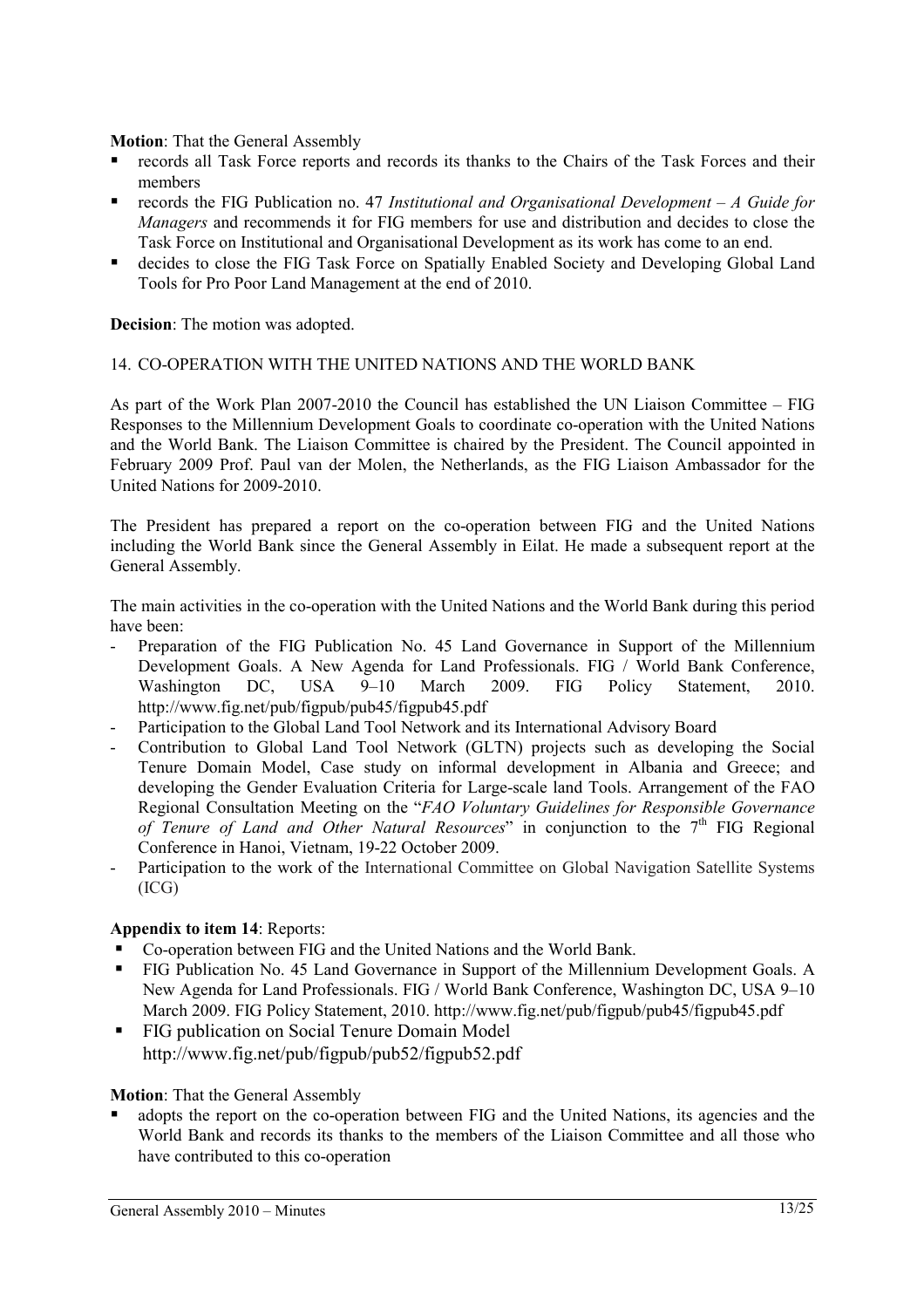■ records the FIG report on the FIG/World Bank conference and endorses the FIG–World Bank Declaration on Land Governance in Support of the Millennium Development Goals

**Decision**: The motion was adopted.

## 15. LIAISON WITH INTERNATIONAL PROFESSIONAL ORGANISATIONS

The Joint Board of Spatial Information Societies JB GIS was formally established during the FIG Working Week in Cairo in 2005 and meets annually during a major conference. The meeting of JB GIS in 2009 was held in conjunction to the GSDI Congress in Rotterdam, the Netherlands in June 2009 and the JB GIS had in addition and informal meeting in Bangkok, Thailand during the Eighteenth United Nations Regional Cartographic Conference for Asia and the Pacific (UNRCC-AP) in October 2009. The meeting included some fruitful information on current activities and discussions on future cooperation and collaboration between the organisations. A key issue was development of the Geographic Information Knowledge Network (GIK Network) under GSDI leadership to serve the global geographic information community at large. The goal of this facility is to enhance communications and sharing among geospatial specialists and organisations from all nations. Other key projects are Risk and Disaster Management and Capacity Building in Africa.

The JB GIS had its annual meeting 2010 during the FIG Congress in Sydney.

A new Memorandum of Understanding has been prepared between FIG and the GSDI Association and between FIG and the Pan American Institute of Geography and History (PAIGH). Both MoU were signed in Sydney at the end of the plenary session on spatially enabled society on Tuesday 13 April 2010.

FIG has further bilateral agreements of co-operation with several other international associations like ISM, IFHP, CIB, ION, ICEC, FIABCI and IFHS. Some of the partners are also working together in the Habitat Professionals Forum.

FIG is a member of the International Council for Science (ICSU) and working together with ISO and International Valuation Standards Committee (IVSC) on standards.

**Appendix to item 15**: Memorandum of Understanding between FIG and GSDI **Appendix to item 15**: Memorandum of Understanding between FIG and PAIGH

**Motion**: That the General Assembly

- **•** records the report on the liaison with other international associations
- adopts the MoU between FIG and GSDI
- adopts the MoU between FIG and PAIGH

**Decision**: The motion was adopted.

## 16. FIG CONFERENCES 2009

The FIG Working Week 2009 "Surveyors' Key Role in Accelerated Development" was held in Eilat, Israel in 8-11 May 2009. The conference was a big success with more than 650 participants from 65 countries. The results of the conference have been reported on the FIG web site where also the proceedings are available. Findings of the Working Week are listed in the closing speech of President Stig Enemark.

The 7<sup>th</sup> FIG Regional Conference "Spatial Data Serving People – Land Governance and the Environment – Building the Capacity" was held in Hanoi, Vietnam, 19-22 October 2009. Participation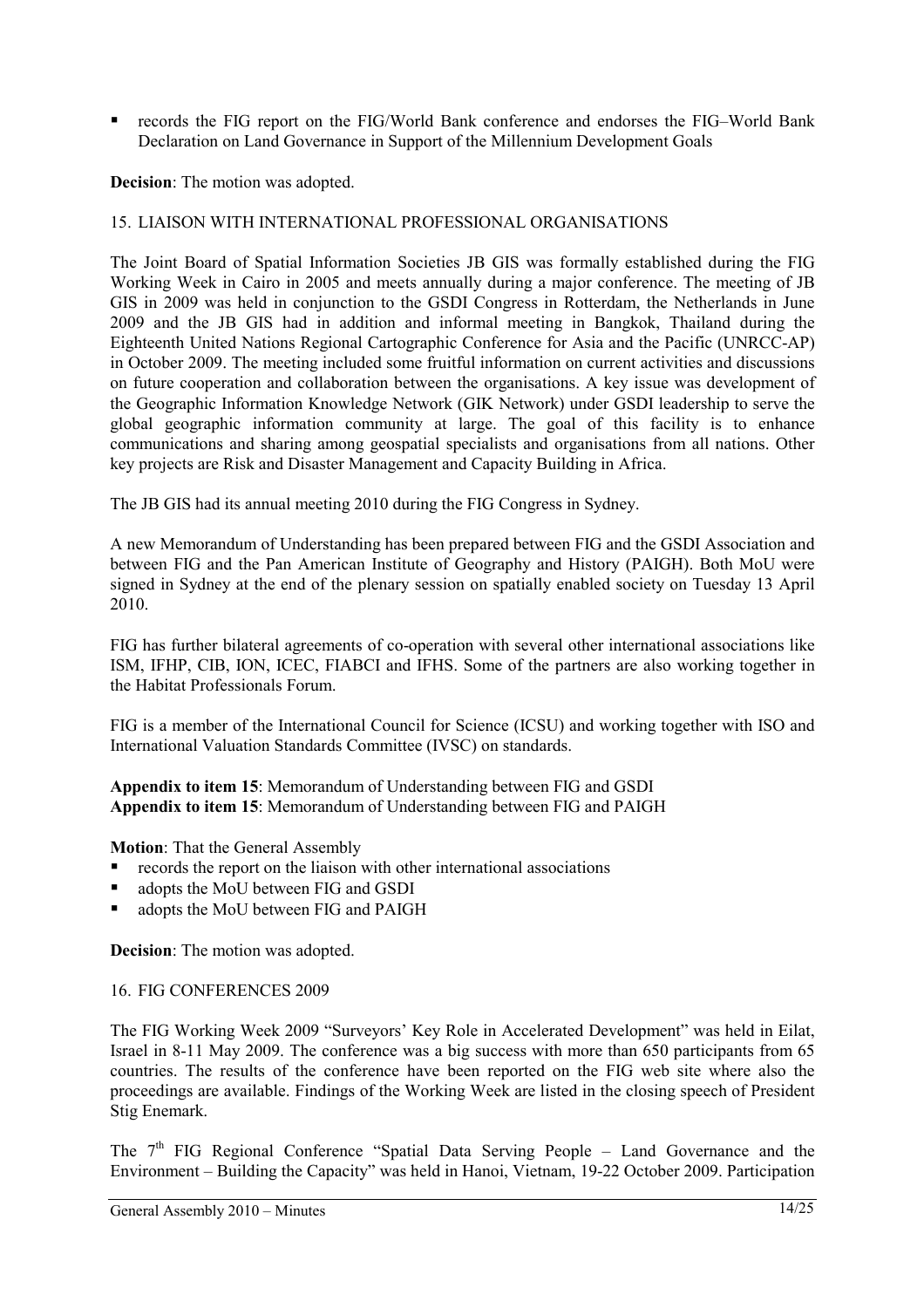exceeded the expectations of the organisers. With 400 participants from 52 countries the conference was among the biggest regional conference so far. As part of the conference FAO organised a two-day Regional Consultation Meeting on the "FAO Voluntary Guidelines for Responsible Governance of Tenure of Land and Other Natural Resources".

As result from the regional conference the Hanoi Declaration on Land Acquisition in Emerging Economies has been prepared and was launched in Sydney.

**Appendix to item 16**: FIG Publication no. 51 Hanoi Declaration on Land Acquisition in Emerging Economies http://www.fig.net/pub/figpub/pub51/figpub51.pdf

**Motion**: That the General Assembly

- records its thanks to ALSI and the organising committee for hosting the FIG Working Week in Eilat, Israel
- records its thanks to VGCR for hosting the organising committee for hosting the  $7<sup>th</sup>$  FIG Regional Conference in Hanoi, Vietnam
- records the Hanoi Declaration and endorses its recommendations for land acquisition in emerging economies

**Decision**: The motion was adopted and the Hanoi Declaration endorsed.

## 17. FIG OFFICE DEVELOPMENT PLAN

The Council has requested the FIG General Manager John Neel to prepare a FIG Office Development Plan proposing the steps required to develop the FIG Office into an efficient and effective professional organization provided quality service. This was related to the employment as General Manager by 1 January 2009. The Plan will include an Office Quality Management System with a manual documenting all administrative procedures to be written in accordance with the overall ISO principles. This intends to streamline the administrative procedures and also safeguard the small FIG Office that is vulnerable to staff changes.

The FIG President presented the FIG Office Development Plan to the General Assembly.

**Appendix to item 17:** Summary of the FIG Office Development Plan

**Motion**: That the General Assembly records the presentation on the FIG Office Development Plan and agrees that the Council will proceed with its implementation.

**Decision**: The motion was adopted.

## 18. FIG ACCOUNTS FOR 2009 AND AUDITOR'S REPORT AND BUDGET FOR 2010, 2011 AND 2012

Vice President Iain Greenway and General Manager John Neel have prepared a report on the FIG Financial Issues. Iain Greenway presented the finance report to the General Assembly. This report included the summary of 2009 accounts, an updated budget for 2010 and proposals for budgets 2011- 12 with notes and proposal for membership fees for member associations in 2012.

The Auditors Report included the auditors report from 2009, official accounts (income statement 2009) and balance sheet 31 December 2009.

**Appendix to item 18:** Report on Financial Issues (including 2009 accounts and budgets 2010-2012) Annexes: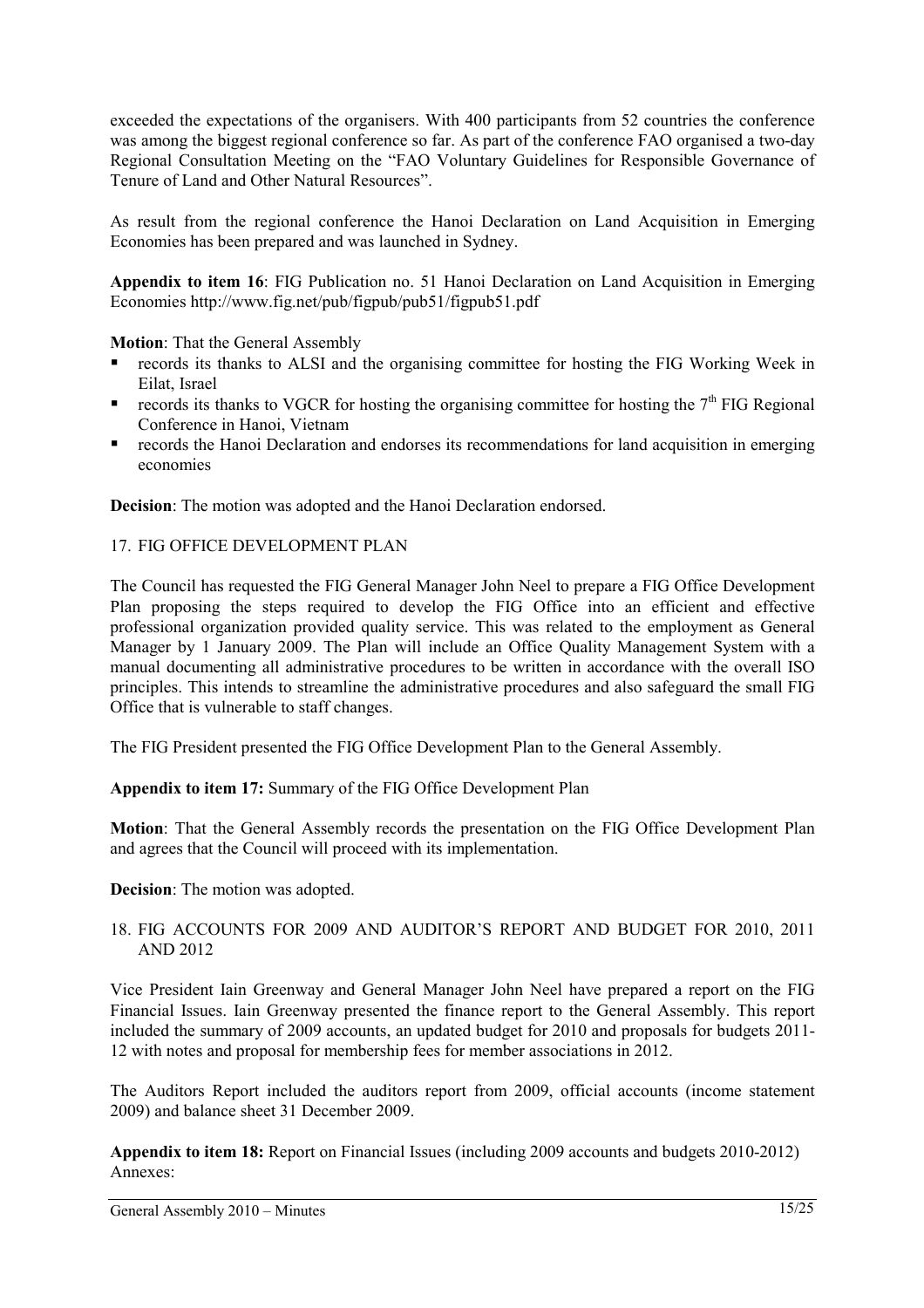- 18A Auditor's Report, Income Statement for 2009 and Balance Sheet at 31 December 2009.
- 18B FIG Result 2009
- 18C FIG Budgets 2010-2012
- 18D List of member associations whose membership fees are in arrears for 2009 and earlier and that are not allowed to vote.

Handouts of Vice President Greenway's presentation on finances

**Motion**: That the General Assembly

- adopts the audited accounts for 2009 and
- adopts budgets for 2010–2012

**Decision**: The motion was adopted.

#### 19. SUBSCRIPTION RATES FOR 2012

The General Assembly has to set levels of fees for member associations two years in advance of the year in which they become payable. Fees are payable in respect of each individual member up to a maximum of 5,500 members. Membership fee structure was changed in 2009 and at that time the per capita fee for 2010 was frozen to 2009 level. Membership fees have been discussed as part of the finance report, appendix to item 18.

The 2009 General Assembly approved membership fees for 2011 as follows:

| Year | Per capita fee                             | Minimum fee                 | Maximum fee            |
|------|--------------------------------------------|-----------------------------|------------------------|
| 2010 | 4.18 € per member up to a maximum          | 20 members or 50 $\epsilon$ | 5,500 members (22,290) |
|      | of 5,500 members.                          | (whichever is greater)      | $\epsilon$             |
|      | Member associations from countries         |                             |                        |
|      | listed by the World Bank as low-           |                             |                        |
|      | income economies or lower-middle-          |                             |                        |
|      | income economies shall pay 2.09 $\epsilon$ |                             |                        |
|      | per member up to a maximum of              |                             |                        |
|      | 5,500 members.                             |                             |                        |
| 2011 | 4.30 € per member up to a maximum          | 20 members or 50 $\in$      | 5,500 members (23,560) |
|      | of 5,500 members                           | (whichever is greater)      | $\epsilon$             |
|      | Member associations from countries         |                             |                        |
|      | listed by the World Bank as low-           |                             |                        |
|      | income economies or lower-middle-          |                             |                        |
|      | income economies shall pay 2.15 $\epsilon$ |                             |                        |
|      | member up to a maximum of 5,500            |                             |                        |
|      | members.                                   |                             |                        |

The World Bank lists of the low-income economies and the lower-middle-income economies are available at:

http://web.worldbank.org/WBSITE/EXTERNAL/DATASTATISTICS/0,,contentMDK:20421402~pa gePK:64133150~piPK:64133175~theSitePK:239419,00.html

The Council proposes to the General Assembly to increase membership fees for member associations for 2012 with 4.2 per cent from 2011 to 4.48  $\epsilon$  per member.

**Motion**: That the General Assembly adopts following membership fees payable by member associations in 2012: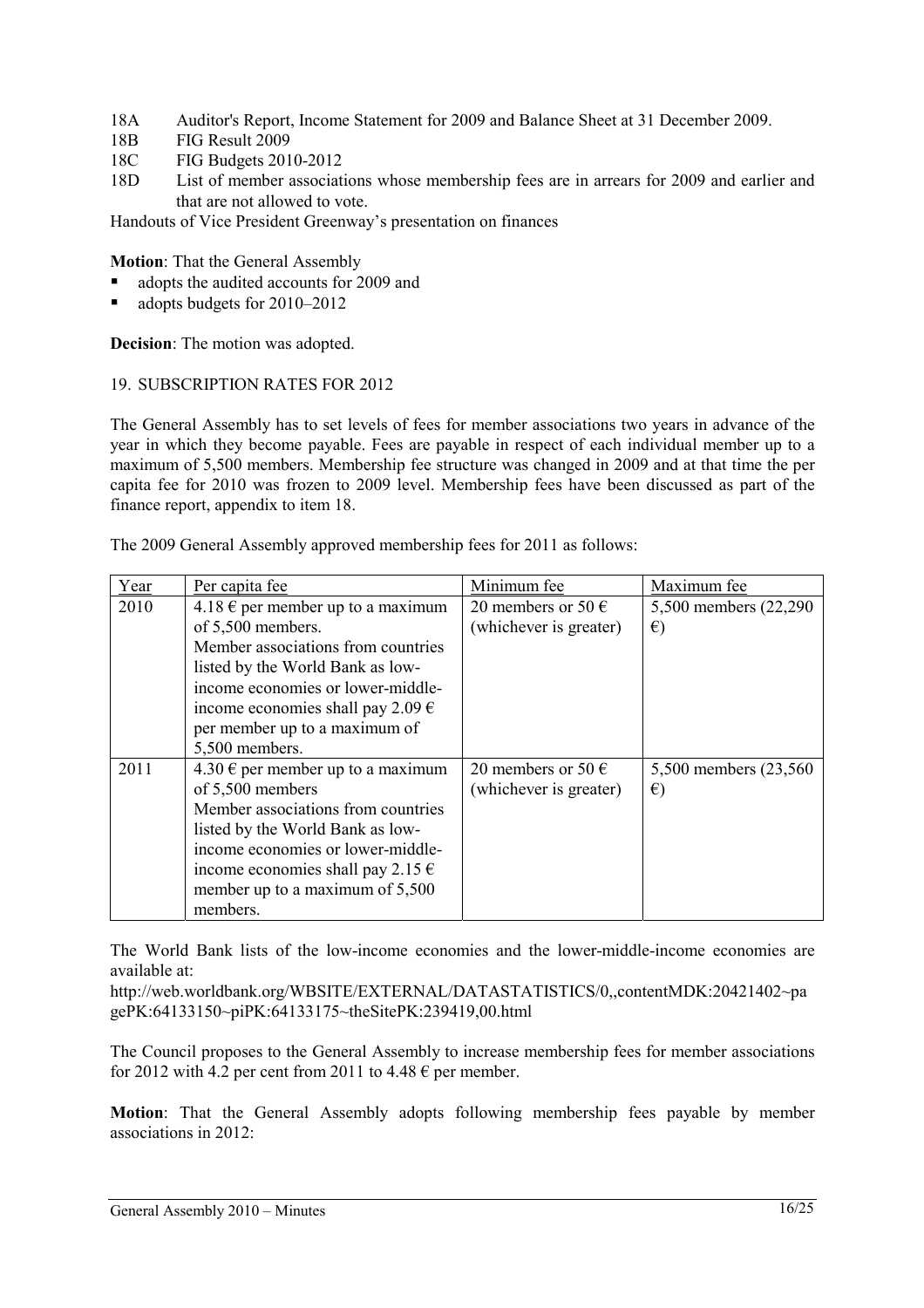| Year | Per capita fee                             | Minimum fee            | Maximum fee            |
|------|--------------------------------------------|------------------------|------------------------|
| 2012 | $4.48 \in$ per member up to a maximum      | 20 members or 50 $\in$ | 5,500 members (24,640) |
|      | of 5,500 members                           | (whichever is greater) | $\epsilon$             |
|      | Member associations from countries         |                        |                        |
|      | listed by the World Bank as low-           |                        |                        |
|      | income economies or lower-middle-          |                        |                        |
|      | income economies shall pay 2.24 $\epsilon$ |                        |                        |
|      | member up to a maximum of 5,500            |                        |                        |
|      | members.                                   |                        |                        |

**Decision**: The motion was adopted.

#### 20. ELECTION OF FIG PRESIDENT 2011-2014 – PRESENTATION OF CANDIDATES

The Council has received three nominations for the post of FIG President: RICS from United Kingdom has appointed Mr. Iain Greenway; SSSI; Australia has appointed Mr. Matthew B. Higgins and AALSM from Malaysia has appointed Mr. Teo CheeHai. The profile templates of each candidate were attached to the agenda. In the first session of the General Assembly each candidate was be given equal time (5 minutes) to introduce him and make a presentation focussing on his ideas and goals for developing the FIG agenda.

The actual election will take place at the second session of the General Assembly by blind votes on Friday 16 April. If there will be no absolute majority in the first vote, a second vote will be organised between those two candidates that have most votes.

**Appendix to item 20 and 26**: Profile templates of the three candidates for FIG President 2011-2014:

- Mr. Iain Greenway, The Royal Institution of Chartered Surveyors RICS, United Kingdom
- Mr. Matthew B Higgins, Surveying and Spatial Sciences Institute SSSI, Australia
- Mr. Teo CheeHai, Association of Authorised Land Surveyors Malaysia, Malaysia

**Motion**: That the General Assembly notes the presentations of the candidates and decides to make the election at the second session of the General Assembly according to FIG statutes and internal rules.

**Decision:** The motion was adopted.

#### 21. ELECTION OF FIG VICE PRESIDENTS 2011-2014 – PRESENTATION OF CANDIDATES

The FIG Council has received three proposals for the two open posts of FIG Vice President: Prof. Dr. Dalal S. Alnaggar, ECSM, Egypt, Dr. Chryssy Potsiou, TCG and HARSE, Greece and Prof. Dr.-Ing. Rudolf Staiger, DVW, Germany. The profile templates of each candidate were attached to the agenda. In the first session of the General Assembly each candidate was given equal time (about 5 minutes) to introduce her/him and make a presentation focussing on her/his ideas and goals for developing the FIG agenda.

In the case that Mr. Iain Greenway or Mr. Teo CheeHai will be elected as the FIG President a third post for Vice President for a two-year period will be available. All three candidates have shown their interest for all possible Vice President's positions.

The actual election will take place at the second session of the General Assembly by blind votes on Friday 16 April. The election will take place one position at a time. If there will be no absolute majority in the first voting, second vote will be organised between those two candidates that have most votes.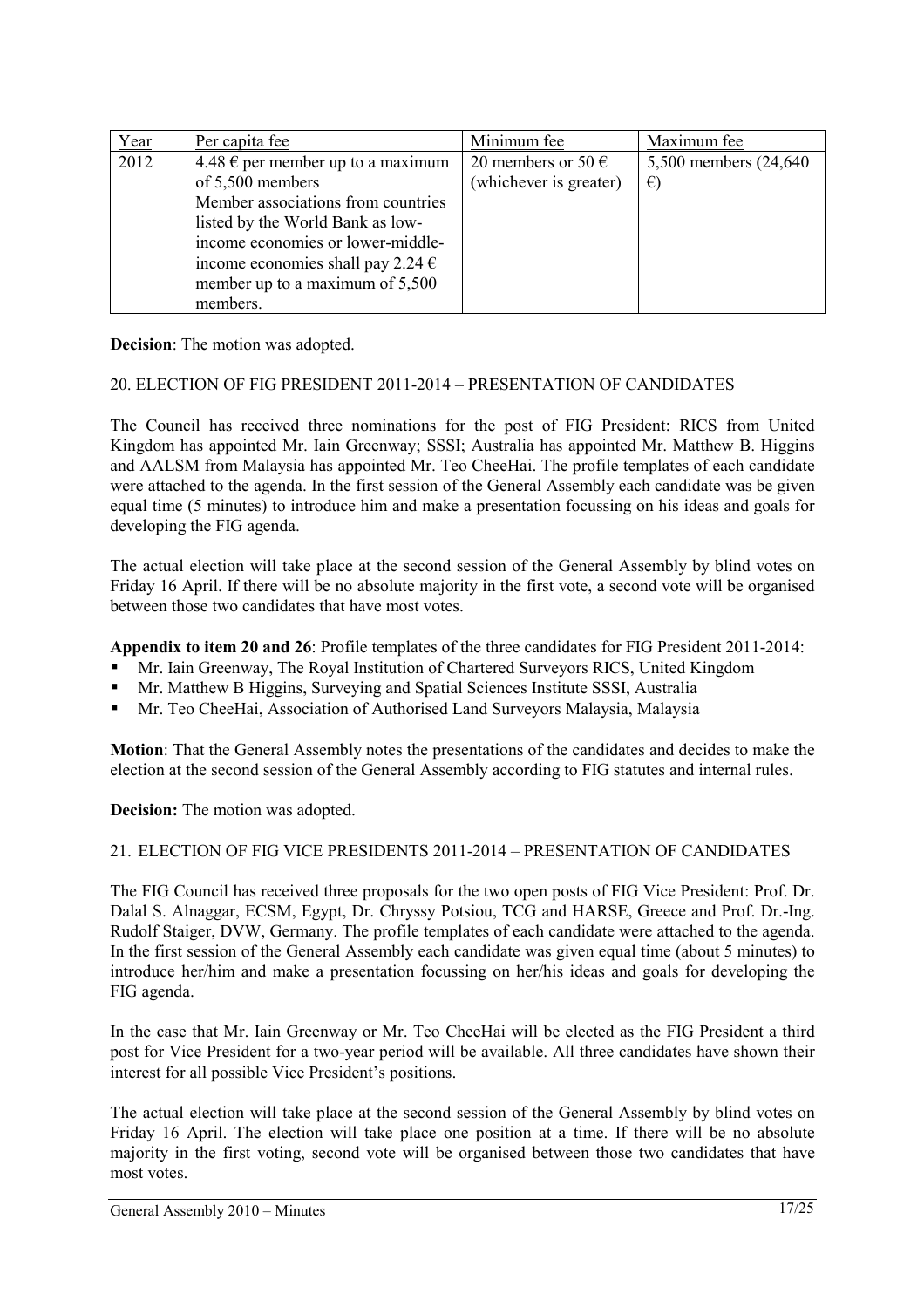## **Appendix to item 21 and 27**: Profiles of the candidates

- Prof. Dr. Dalal S. Alnaggar, Egyptian Committee of Surveying and Mapping, ECSM, Egypt
- Dr. Chryssy Potsiou, Technical Chamber of Greece TCG and Hellenic Association of Rural and Surveying Engineers HARSE, Greece
- Prof. Dr.-Ing. Rudolf Staiger, DVW Deutscher Verein für Vermessungswesen Gesellschaft für Geodäsie, Geoinformation und Landmanagement, Germany

**Motion**: That the General Assembly notes the presentations of the candidates and decides to make the elections at the second session of the General Assembly according to FIG statutes and internal rules.

**Decision:** The motion was adopted.

#### 22. SELECTION OF FIG CONGRESS VENUE 2014 – PRESENTATION OF CANDIDATES

The FIG Congress 2014 will be organised by FIG together with the local member association. FIG will have full responsibility of the arrangements and also of the financial result, naturally together with the local member association. This offers FIG better opportunities in terms of organising events and generating funds. Therefore the Council has ensured that all candidates are aware about the role of FIG and split of responsibilities for organising the Congress.

The FIG Council has received two bids to host the FIG Congress 2014:

- Kuala Lumpur, Malaysia, Association of Authorised Land Surveyors Malaysia AALSM
- Istanbul, Turkey, Chamber of Surveying Engineers of Turkey HKMO

The Council has prepared an evaluation report on the two bids that has been posted on the web 15 March 2010 and was available at the General Assembly. In the evaluation report following criteria was described for comparison:

- *Rotation of the conferences* (region);
- *Country* (hosting of earlier FIG events);
- *Member association* (its activeness, commitment to FIG and to FIG 2014);
- *Supporting organisations* (local support to the congress);
- *Host city* (characteristics and interest from congress programme point of view);
- *Venue* (technical issues of proposed congress centre, hotels etc.);
- *Access* (flight connections);
- *Safety and security* (including political stability);
- *Environment issues;*
- **Proposed dates** (in relation to FIG requirements);
- *Technical programme* (coverage of all FIG Commissions, potential partners);
- *Technical tours* (coverage of all FIG Commissions);
- *Social programme* (attractiveness and variety):
- *Attendance* (expectation of international, regional and local attendance);
- *Accommodation* (hotel costs);
- *Finances* (estimate of surplus and financial risks;
- *Sponsorship* (estimate sponsorship and exhibition income);
- *Attractiveness* (general attractiveness as congress destination).

The evaluation report does not give a recommendation or a preference to either candidate but it listed their qualifications on each subject above and summarised pros and cons of each candidate to assist the member association in making their decision. During the last years the role economy has increased in the decision making process. This relates both to the registration fees, over all costs and surplus to the organisers. The purpose of the evaluation process is to guarantee the high standard and quality of the congress.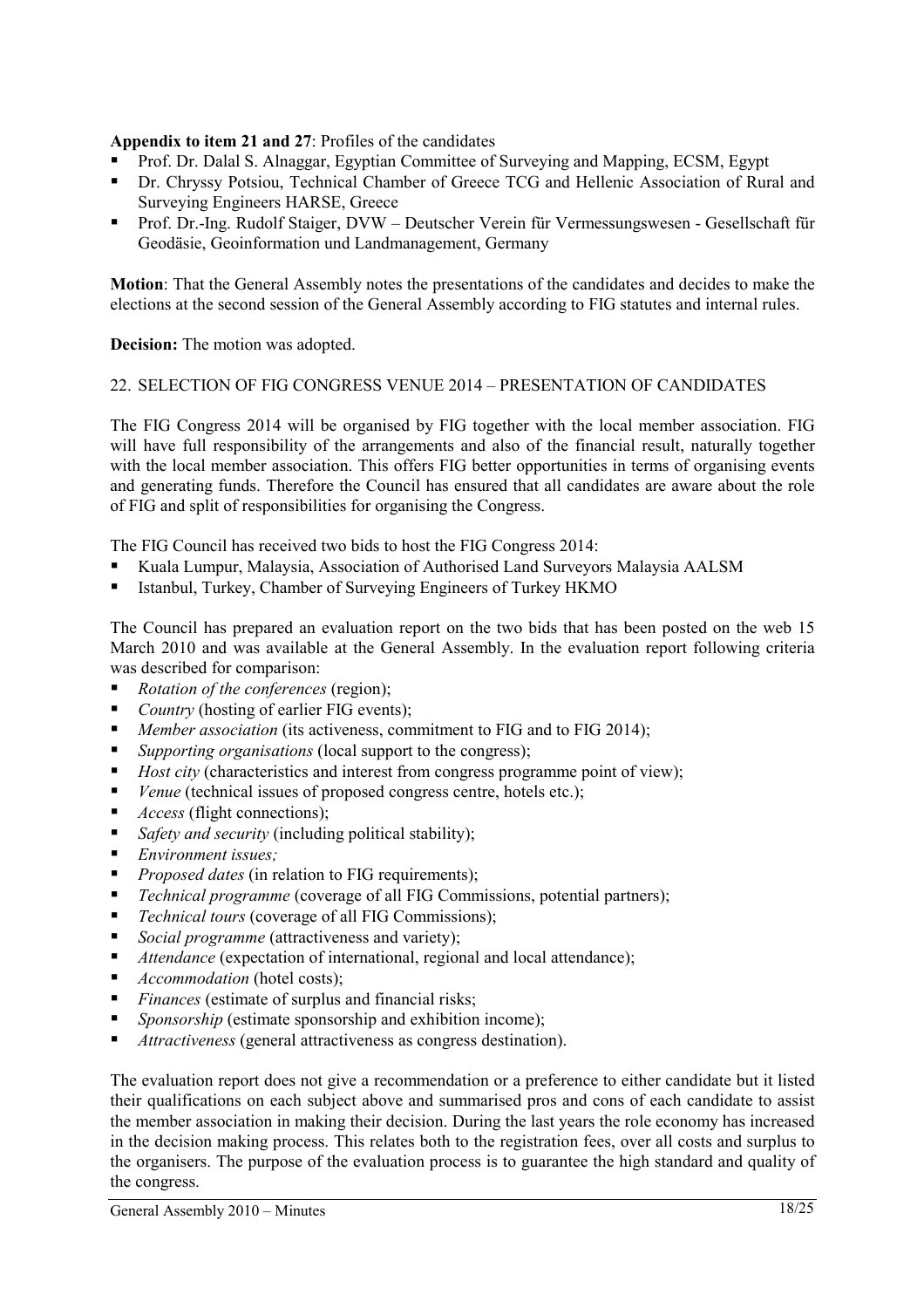**Appendix to item 22 and 31**: Summary of the bids of the two candidates for the FIG Congress 2014

- Kuala Lumpur, Malaysia Summary of the bid from Association of Authorised Land Surveyors Malaysia
- Kuala Lumpur, Malaysia Evaluation report of the bid
- Istanbul, Turkey Summary of the bid from Chamber of Surveying Engineers of Turkey HKMO
- Istanbul, Turkey Evaluation report of the bid

At the first session each of the two candidates was given 10 minutes to make a presentation of its destination and framework of the congress and their bid.

Decision on the venue of FIG Congress 2014 will be made at the second session of the General Assembly on Friday 16 April 2010. The voting will be made by blind votes.

**Motion**: That the General Assembly records the presentations and decides to make the decision on the venue at its second session.

**Decision**: The motion was adopted.

## **FRIDAY 16 APRIL 2010**

## **Friday, 16 April, 8:30-10:30 Bayside 202, SCEC Presidents' Meeting** (by invitation only)

#### 23. PRESIDENTS' MEETING

Separate invitation to Presidents of the Member Associations.

Totally 66 people attended this Presidents' Meeting out of which 50 were Presidents or leaders of delegations. At the meeting relations between member associations and FIG were discussed as well as experiences from the FIG Congress 2010. A separate memorandum of this meeting is circulated to the participants of the meeting and to the Presidents of member associations.

**Appendix to item 23**: Memo of the Presidents' meeting

## **Friday, 16 April, 11:00–14:00 Parkside Ballroom, SCEC General Assembly, Second Session**

24. ROLL CALL

FIG Director took the roll call.

The roll call was made only for member associations. Delegates representing affiliate members, academic members, corporate members and correspondents as well as honorary presidents and honorary members were entered in the records based on their registrations and information to the FIG Office.

Recorded that based on the decision of the General Assembly in 2006 only those member associations that had paid all their membership fees to the end of 2009 are allowed to vote at the meeting. The list of member associations that are not allowed to vote was updated 15 April 2010.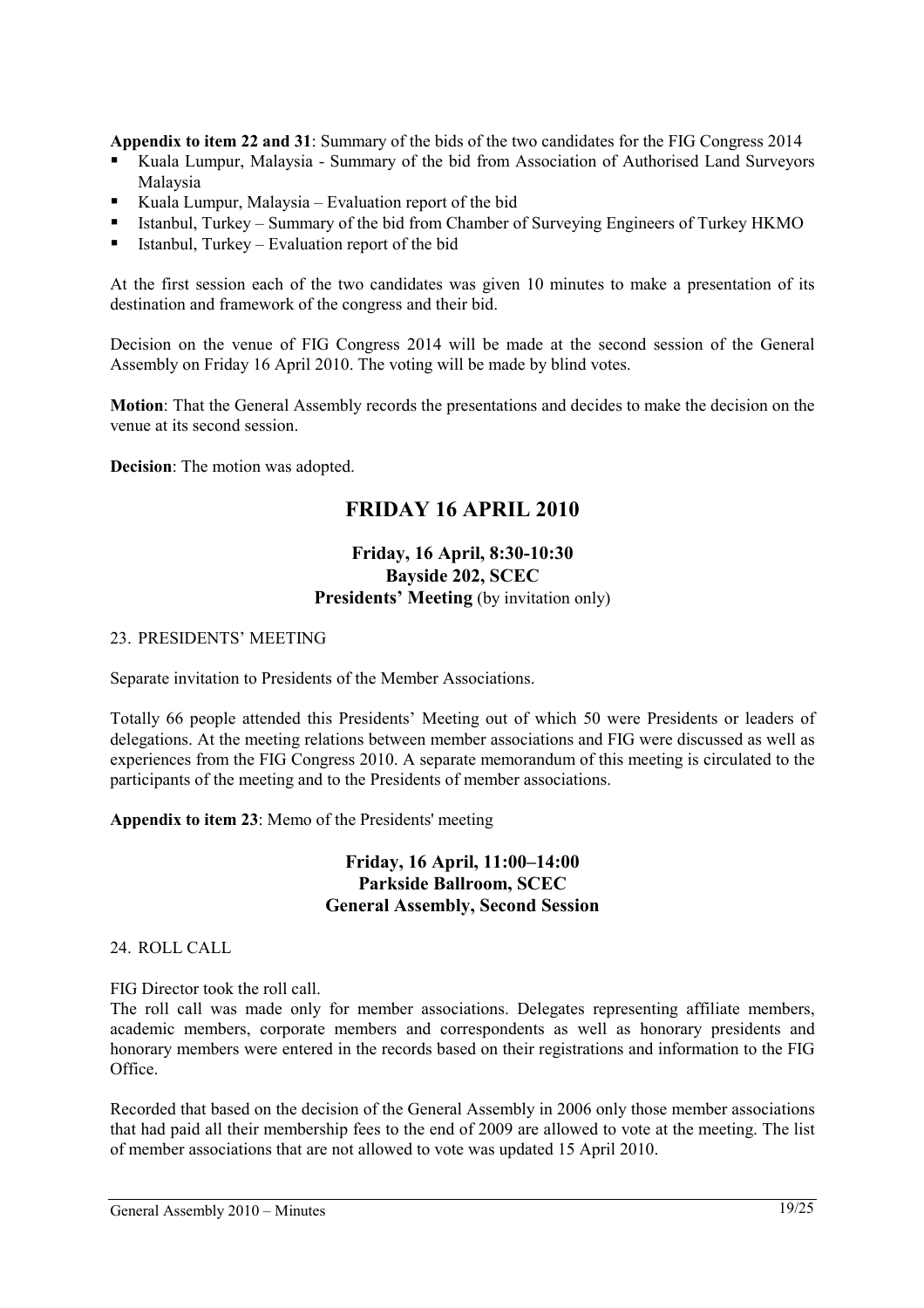Noted that the General Assembly had appointed Dr. Haim Srebro from ALSI and Mr. Craig Sandy from SSSI as tellers for this session of the General Assembly.

## **Appendix to items 2 & 24:** Roll Call.

67 member associations out of 103 were present at this session, which is more than one third of the membership needed for the General Assembly to be constitutionally valid. 66 member associations were allowed to vote.

**Motion**: That present members are recorded in the minutes.

**Decision**: The motion was adopted.

#### 25. MEMBERSHIP

#### 25.1 Acceptance of new members

#### 25.1.1 Albania Association of Geodesy

The Albania Association of Geodesy AAG has submitted an application to become a member association of FIG from Albania. The association has been constituted in 1990 and has now 150 members that have graduated from the Polytechnic University of Tirana. The application meets the criteria for membership in FIG as a member association. The Council has considered the application and believes that the association meets criteria for membership of FIG as a member association.

**Appendix to item 25.1.1**: Membership application from the Albania Association of Geodesy

**Motion:** That the General Assembly admits the Albania Association of Geodesy to become a member association of FIG.

**Decision:** The motion was adopted.

#### 25.1.2 Ordre des Géomètres Experts du Benin

Ordre des Géomètres Experts du Benin has submitted an application to become the new member association of FIG from Benin. The association has been constituted in 1991 and has 60 qualified members. The General Assembly expelled the previous member association SYNAGETAB on 11 April due to unpaid membership fees. The application meets the criteria for membership in FIG as a member association. The Council has considered the application and believes that the association meets criteria for membership of FIG as a member association and that the Ordre is the right association to represent Benin in FIG.

**Appendix to item 25.1.2**: Membership application from Ordre des Géomètres Experts du Benin.

**Motion:** That the General Assembly admits the Ordre des Géomètres Experts du Benin to become a member association of FIG.

**Decision:** The motion was adopted and the FIG President gave President Roch Abdon Bah, Ordre des Géomètres Experts du Benin the membership certificate.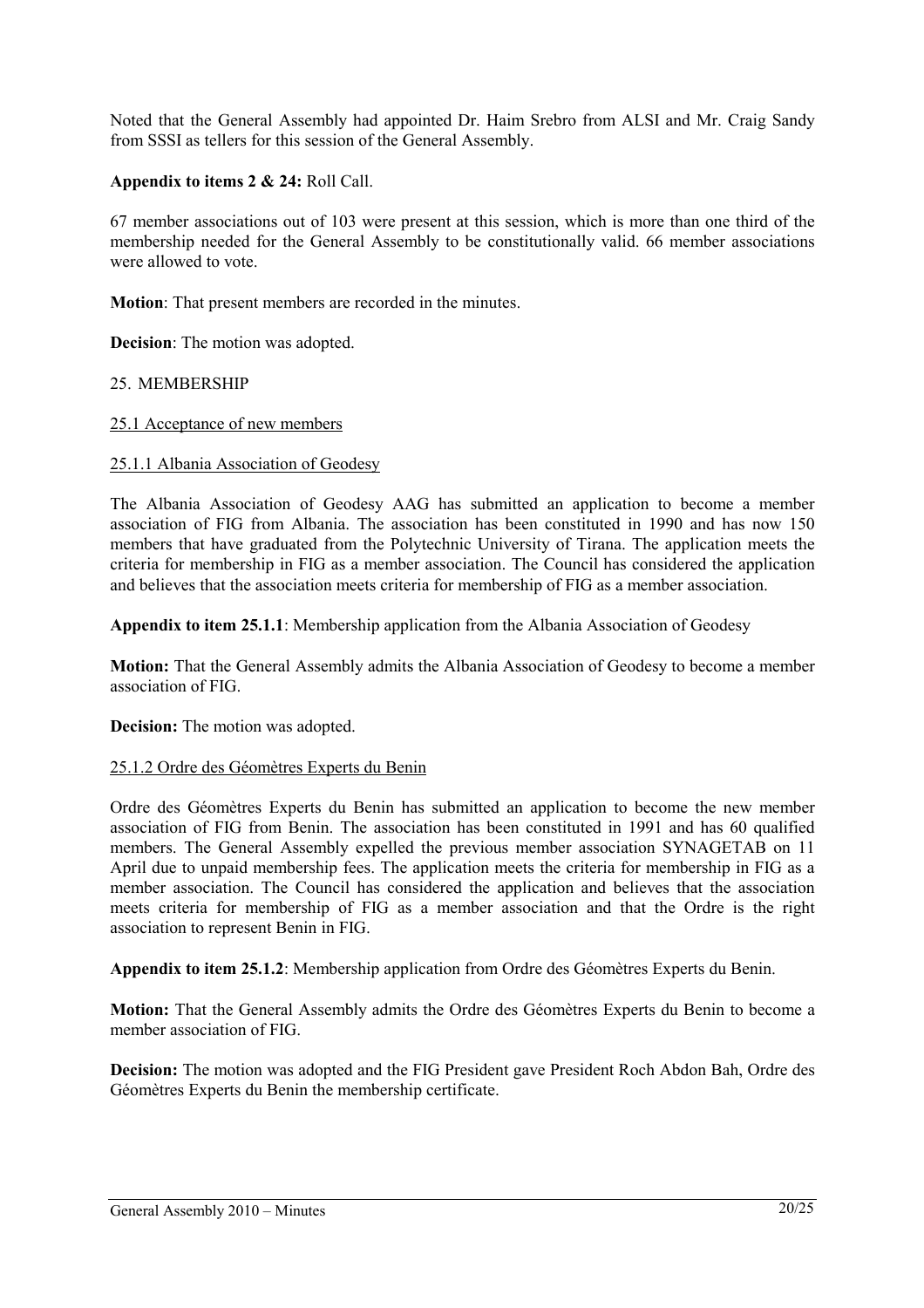## 25.1.3 Botswana Surveying and Mapping Association

The Botswana Surveying and Mapping Association have paid part of their arrears and the Council has therefore decided to restore the membership.

**Motion:** That the General Assembly records that the membership of the Botswana Surveying and Mapping Association has been restored.

**Decision:** The motion was adopted.

After acceptance of new member associations the number of FIG member associations is 103.

## **25.2 Affiliate members**

The Council has accepted following three affiliate members to FIG:

- **Survey of Israel, Israel**
- Ministry of Lands and Mineral Resources, Fiji
- Agency for Land Administration and Cadastre of Republic of Moldova

After these new affiliate members the number of affiliate members is 37.

**Motion:** That the General Assembly records the decision of the Council.

**Decision:** The motion was adopted and the President gave the membership certificate to Dr. Haim Srebro from the Survey of Israel.

#### 26. ELECTION OF FIG PRESIDENT 2011-2014

The General Assembly have heard presentation of the three candidates for the FIG President 2011- 2014 at the first session. The election took place between Mr. Iain Greenway, RICS, United Kingdom; Mr. Matthew B. Higgins, SSSI, Australia and Mr. Teo CheeHai, AALSM, Malaysia. The election took place by blind votes following the FIG statutes and internal rules. If there would not be an absolute majority in the first vote, a second vote will be organised between those two candidates that have most votes.

**Appendix to item 20 and 26**: Profile templates of the three candidates for FIG President 2011-2014:

- Mr. Iain Greenway, The Royal Institution of Chartered Surveyors RICS, United Kingdom
- Mr. Matthew B Higgins, Surveying and Spatial Sciences Institute SSSI, Australia
- Mr. Teo CheeHai, Association of Authorised Land Surveyors Malaysia, Malaysia

**Motion**: That the General Assembly elects the President for FIG for term of office 1.1.2011- 31.12.2014.

In the first round Iain Greenway got 15 votes, Matthew Higgins 24 votes and Teo CheeHai 27 votes. The second vote was then arranged between Matthew Higgins and Teo CheeHai.

In the second round Matthew Higgins got 32 votes, Teo CheeHai 33 votes and one invalid vote.

**Decision:** The General Assembly elected Mr. Teo CheeHai from Malaysia as the FIG President for 1.1.2011-31.12.2014 after he got majority of the votes in the election.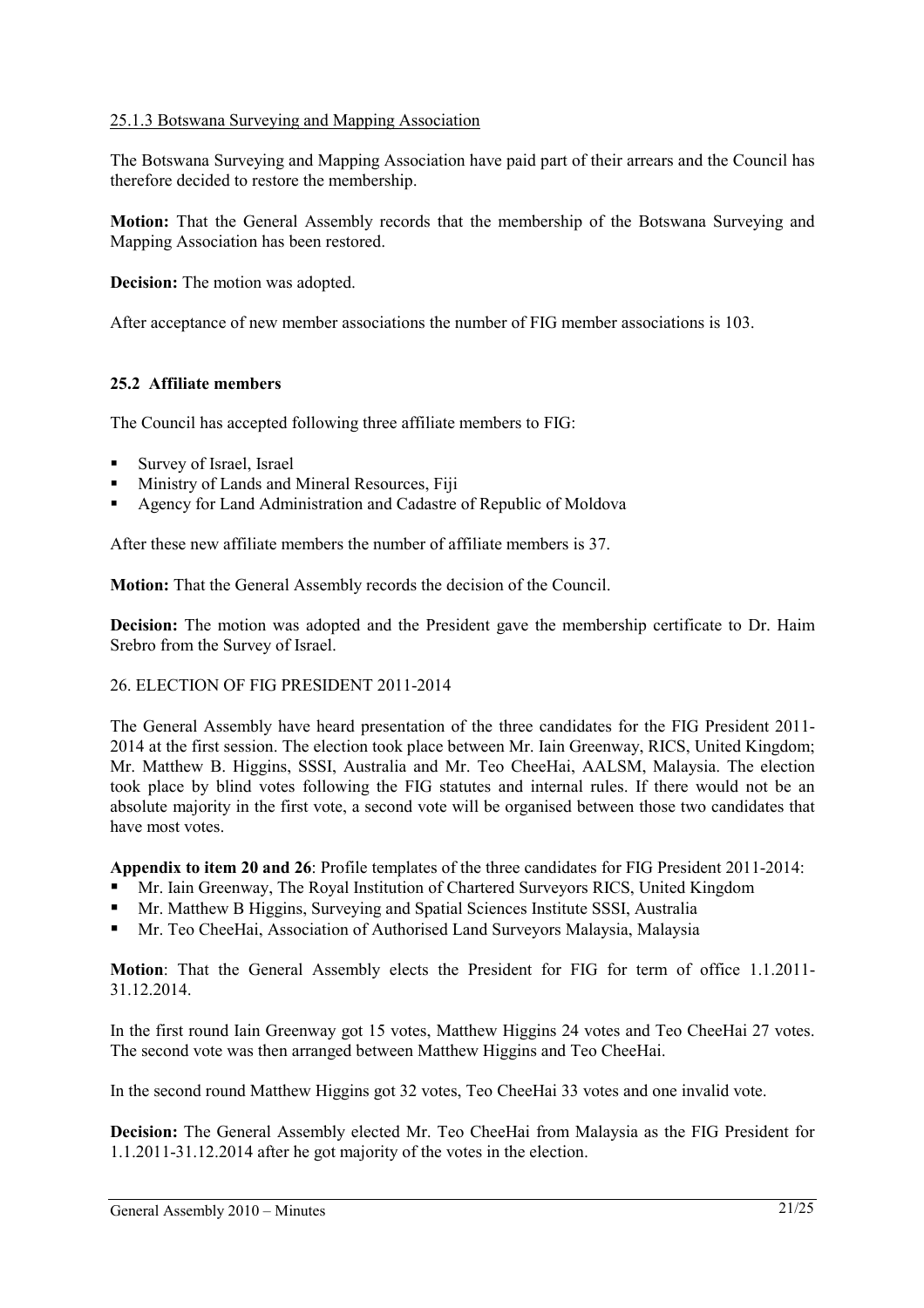## 27. ELECTION OF VICE PRESIDENTS 2011-2014

The General Assembly have heard presentation of the three candidates for the FIG Vice President 2011-2014 at the first session. The election took place been Prof. Dr. Dalal S. Alnaggar, ECSM, Egypt, Dr. Chryssy Potsiou, TCG and HARSE, Greece and Prof. Dr.-Ing. Rudolf Staiger, DVW, Germany.

The election will took place by blind votes following the FIG statutes and internal rules. The election was made one position at a time. If there would not be an absolute majority in the first voting, second vote will be organised between those two candidates that have most votes.

When Mr. Teo CheeHai had been elected as the FIG President a third post for Vice President for a two-year period was made available. Therefore the candidate that has least votes for the second open post for Vice President will be appointed for FIG Vice President for 2011-2012.

## **Appendix to item 21 and 27**: Profiles of the candidates

- Prof. Dr. Dalal S. Alnaggar, Egyptian Committee of Surveying and Mapping, ECSM, Egypt
- Dr. Chryssy Potsiou, Technical Chamber of Greece TCG and Hellenic Association of Rural and Surveying Engineers HARSE, Greece
- Prof. Dr.-Ing. Rudolf Staiger, DVW Deutscher Verein für Vermessungswesen Gesellschaft für Geodäsie, Geoinformation und Landmanagement, Germany

**Motion**: That the General Assembly elects two Vice Presidents for FIG for term of office 1.1.2011- 31.12.2014 and one Vice President for term of office 1.1.2011-31.12.2012.

In the first round Prof. Dalal S. Alnaggar got 10 votes, Dr. Chryssy Potsiou 32 votes, Prof. Rudolf Staiger 23 votes and in addition one invalid vote. The second vote was arranged between Dr. Potsiou and Prof. Staiger. In the second round Dr. Potsiou got 40 votes and Prof. Staiger 26 votes.

For the second Vice President post Dr. Alnaggar got 10 votes and Prof. Staiger 56 votes.

**Decision:** The General Assembly elected Dr. Chryssy Potsiou from Greece for the first position of Vice President for 1.1.2011-31.12.2014 and Prof. Rudolf Staiger from Germany for the second open position of Vice President for 1.1.2011-31.12.2014. Prof. Dalal S. Alnaggar was then appointed for Vice President for a two year period 1.1.2011-31.12.2014.

## 28. REPORT FROM ACCO

Mr. Matt Higgins, Chair of ACCO informed the General Assembly on the ACCO meetings during the Congress including preparation of new work plans and evaluation of the peer review process used for FIG Congress 2010.

**Motion**: That the General Assembly records the report.

**Decision**: The motion was adopted.

## 29. APPOINTMENT OF FIG COMMISSION CHAIRS 2011-2014

FIG member associations have proposed all current Chairs Elect for election of FIG Commission Chairs 2011-2014 and the Czech Union of Surveyors and Cartographers has appointed acting Chair Elect Robert Šinkner as candidate for Commission 10. The Council has not received any other nominations.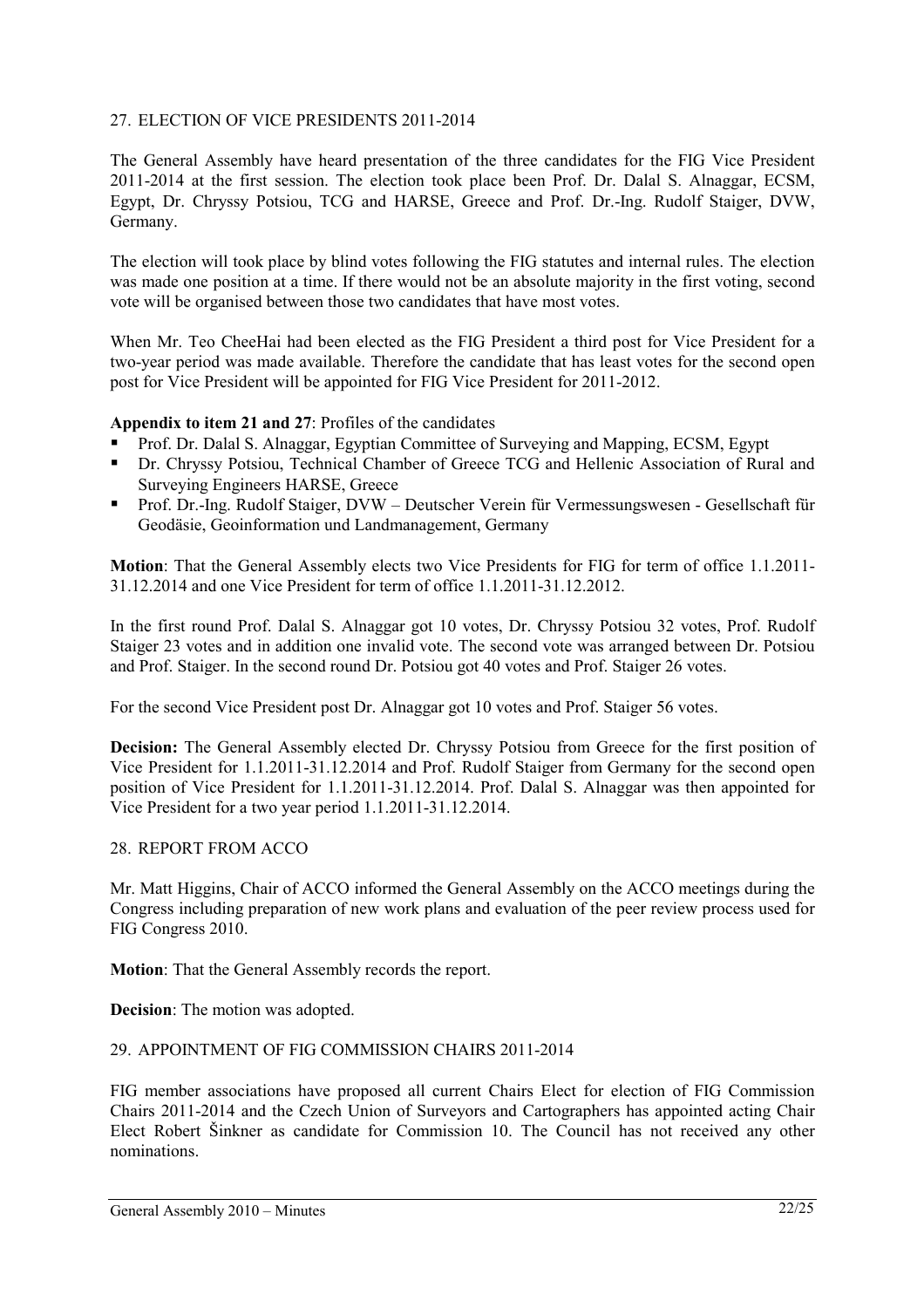The candidates for FIG Commission Chairs for 2011-2014 are:

- Commission 1: Ms. Leonie Newnham, SSSI, Australia
- Commission 2: Prof. Dr. Steven Frank, ACSM, USA
- Commission 3: Prof. Yerach Dovtsher, ALSI, Israel
- Commission 4: Dr. Michael Sutherland, CIG, Canada and Trinidad and Tobago
- Commission 5: Mr. Mikael Lilje, ASPECT, Sweden
- Commission 6: Dr. Gethin Wyn Roberts, ICES, United Kingdom
- Commission 7: Mr. Daniel Roberge, CIG, Canada
- Commission 8: Mr. Wafula Nabutola, ISK, Kenya
- Commission 9: Prof. Frances Plimmer, RICS, United Kingdom
- Commission 10: Mr. Robert Šinkner, CUSC, Czech Republic

The term of office of the newly appointed chairs is 1.1.2011-31.12.2014. The Work Plans for 2011- 2014 will be presented for adoption of the General Assembly in Marrakesh, Morocco, May 2011.

**Motion**: That the General Assembly appoints unanimously FIG Commission chairs for term of office 1.1.2011-31.12.2014 as follows:

- Commission 1: Ms. Leonie Newnham, SSSI, Australia
- Commission 2: Prof. Dr. Steven Frank, ACSM, USA
- Commission 3: Prof. Yerach Doytsher, ALSI, Israel
- Commission 4: Dr. Michael Sutherland, CIG, Canada and Trinidad and Tobago
- Commission 5: Mr. Mikael Lilje, ASPECT, Sweden
- Commission 6: Dr. Gethin Wyn Roberts, ICES, United Kingdom
- Commission 7: Mr. Daniel Roberge, CIG, Canada
- Commission 8: Mr. Wafula Nabutola, ISK, Kenya
- Commission 9: Prof. Frances Plimmer, RICS, United Kingdom
- Commission 10: Mr. Robert Šinkner, CUSC, Czech Republic

**Decision**: The motion was adopted. The General Assembly further endorsed the appointment of Ms. Kate Fairlie as the new chair of the Young Surveyors Network for 2011-2014 as proposed by the network and the FIG Council. All Chairs Elect were appointed by acclamation.

#### 30. CO-OPERATION WITH THE FIG CORPORATE MEMBERS

A traditional meeting for FIG Corporate Members will be organised in Sydney. FIG Director reported to the General Assembly on the outcomes from the Corporate Members' meeting in Sydney and about the co-operation between FIG and its Corporate Members.

**Motion**: That the General Assembly records the report.

**Decision**: The motion was adopted.

#### 31. DECISION OF THE VENUE OF FIG CONGRESS 2014

Candidates for hosting the FIG Congress in 2014 have made their presentations in the first session of the General Assembly. The decision will be made between:

- Kuala Lumpur, Malaysia, hosted by FIG and Association of Authorised Land Surveyors Malaysia AALSM
- Istanbul, Turkey, hosted by FIG and Chamber of Surveying Engineers of Turkey HKMO
- **Appendix to item 22 and 31**: Summary of the bids of the two candidates for the FIG Congress 2014
- Kuala Lumpur, Malaysia Summary of the bid from Association of Authorised Land Surveyors Malaysia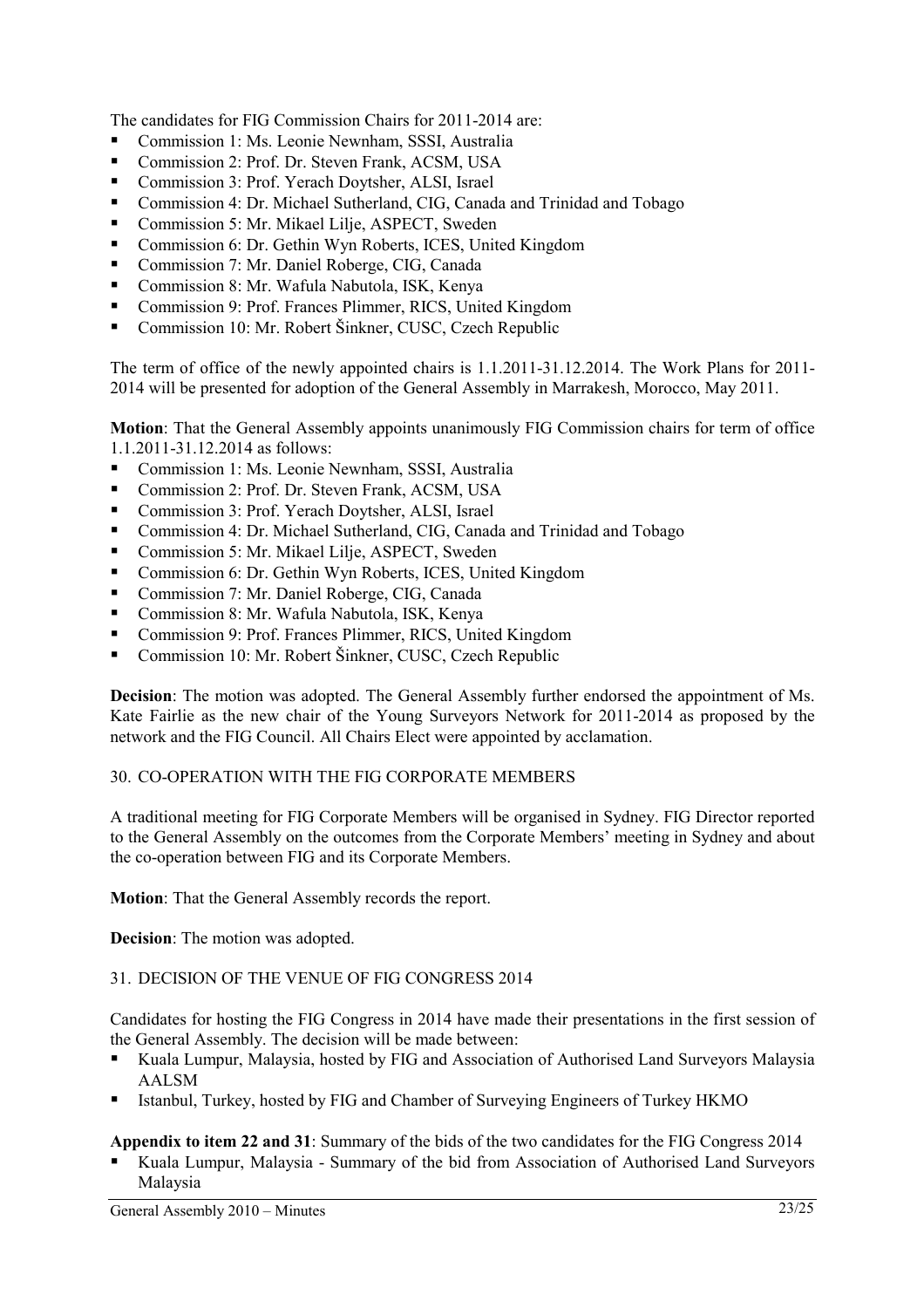- Kuala Lumpur, Malaysia Evaluation report of the bid
- Istanbul, Turkey Summary of the bid from Chamber of Surveying Engineers of Turkey HKMO
- Istanbul, Turkey Evaluation report of the bid

Decision on the venue of FIG Congress 2014 will be made voting by blind votes.

**Motion**: That the General Assembly selects the venue for FIG Congress 2014.

In the voting Kuala Lumpur, Malaysia got 35 votes and Istanbul, Turkey 31 votes.

**Decision**: The General Assembly decided that the XXV FIG Congress 2014 will be hosted jointly by Association of Authorised Land Surveyors Malaysia and FIG in Kuala Lumpur, Malaysia.

#### 32. FIG SYDNEY DECLARATION

The proposal for publishing a FIG Sydney Declaration was presented and approved at the first session of the General Assembly. The President presented draft declaration for adoption at the General Assembly. The draft will be posted on the FIG web site and it will be circulated together with the General Assembly minutes. FIG members were invited to send their comments on the draft declaration to FIG before 14 June 2010. The Council will then finalise the declaration, publish it and circulate to the members.

**Appendix to item 32**. Draft for FIG Sydney Declaration.

As immediate comments it was suggested to include a statement on young surveyors' role, on surveyors' role in commissions 8, 9 and 10 especially in project management and in promoting sustainable development and sustainable cities and rural land management.

**Motion**: That the General Assembly adopts the FIG Sydney Declaration.

**Decision**: The motion was adopted and the FIG members were encouraged to send their comments on the draft declaration to FIG before 14 June 2010.

## 33. OTHER ISSUES

#### FIG Foundation

President John Hohol, FIG Foundation reported on the activities of the FIG Foundation in Sydney. He also announced the new strategic partnership with Trimble Navigation Ltd and that the Foundation is preparing a new work plan for the next years.

#### William Light's Plan of Adelaide

Mr. Jan de Graeve, IIS&M made a proposal that FIG should encourage and support preparation of a World Heritage nomination of William Light's Adelaide Plan for the UNESCO World Heritage List.

In his oral report Mr. de Graeve requested for support from member association for translation of the German book on the history of surveying: "Museimshandbuch Teil 3 Vermessunsgeschicte".

**Motion**: That the discussion will be recorded and the Council will consider any action that will be required.